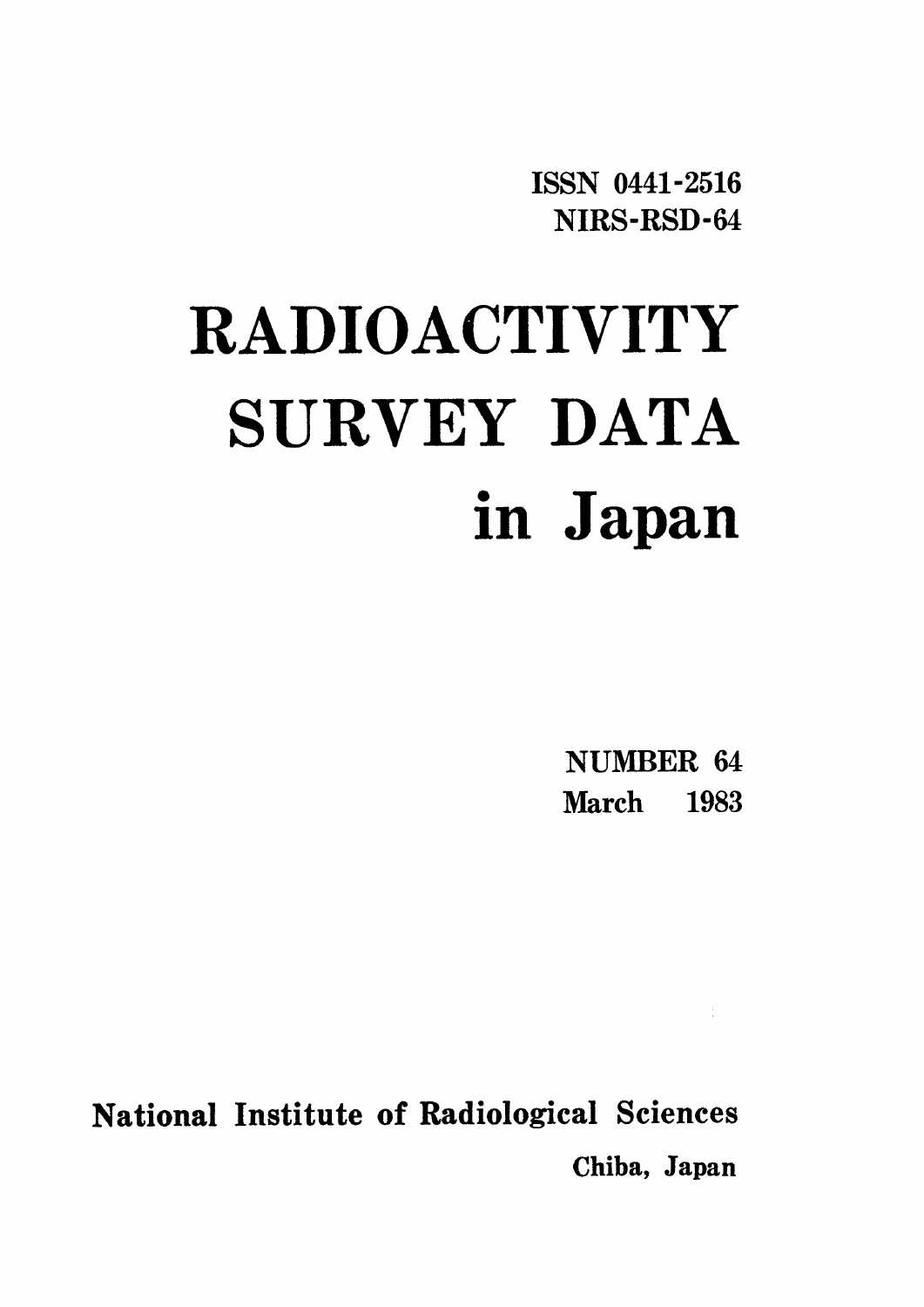# Radioactivity Survey Data in Japan

# Number 64

# March 1983

### **Contents**

|    |                |                                                                                                                        | Page |
|----|----------------|------------------------------------------------------------------------------------------------------------------------|------|
|    |                | <b>Environmental Materials</b><br>(Japan Chemical Analysis Center)                                                     |      |
| 1. |                | Collection and pretreatment of samples (and the context of sample subset of samples (and the context of samples        |      |
| 2. |                | Preparation of samples for analysis (and the context of the context of the preparation of samples for analysis         | 3    |
| 3. |                |                                                                                                                        | 3    |
| 4. |                | Determination of Stable strontium, calcium and Potassium <b>Protessium</b>                                             | 4    |
| 5. |                |                                                                                                                        | 4    |
| 6. | <b>Results</b> |                                                                                                                        | 5    |
|    | $(1) - 1$      | Strontium-90 and Cesium-137 in Rain and dry fallout<br>(for domestic program)                                          | 5    |
|    | $-2$           | Strontium-90 and Cesium-137 in Rain and dry fallout (and the continuum of the Strontium District)<br>(for WHO Program) | 10   |
|    | (2)            | Strontium-90 and Cesium-137 in Airborne dust                                                                           | 13   |
|    | (3)            | Strontium-90 and Cesium-137 in Service water                                                                           | 15   |
|    | (4)            |                                                                                                                        | 18   |
|    | (5)            |                                                                                                                        | 19   |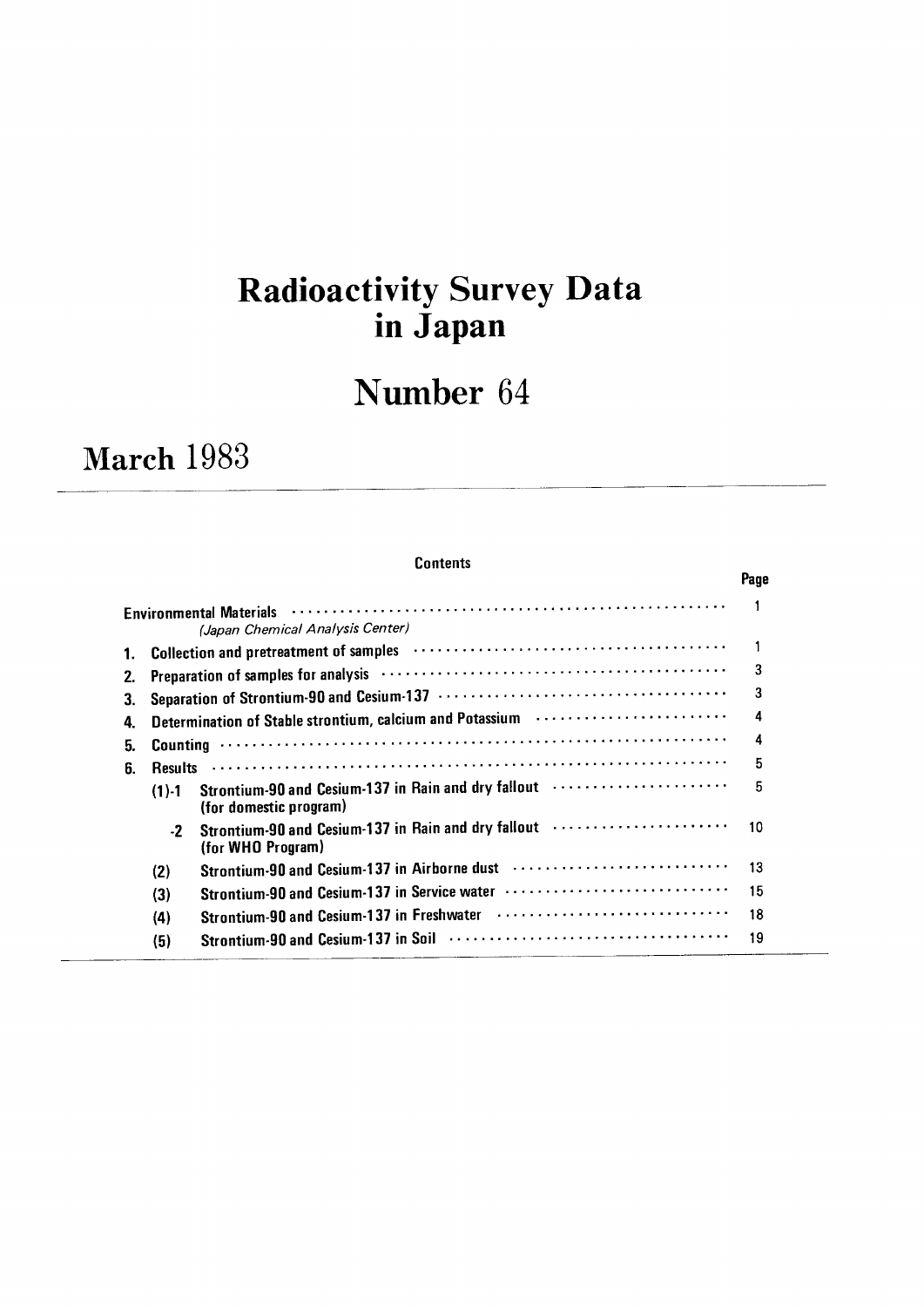### **Environmental and Dietary Materials\***

(Japan Chemical Analysis Center)

#### **Collection and pretreatment of samples**  $\mathbf{1}$ .

#### Rain and dry fallout  $(1)$

Rain and dry fallout was collected monthly on a sampling tray, approximately 5000 cm<sup>2</sup> in area, which was filled with water to a depth of 1 cm at the beginning of every month.

The sample was filtered after strontium and cesium carriers were added. The tray was washed with 50 of distilled water and the washing was combined to the filtrate. The sample was passed through a cation exchange column (500 m $\ell$  of Dowex 50W X8, 50  $\sim$ 100 mesh, Na form) at a rate of 80 ml/min.

#### $(2)$ Airborne dust

Airborne dust was collected by an electrostatic precipitator or a filter air sampler for every three months at a rate of more than  $3000 \, \text{m}^3$  per month. The sampling was done 1 to 1.5 meters above the ground.

Service water and freshwater  $(3)$ 

Service water, 1000 each, was collected at an intake of the water-treatment plant and at the tap after water was left running for five minutes. Water, to which added carriers of strontium and cesium immediately after sampling, was vigorously stirred and filtered. The subsequent process was the same as that described in the section (1). Freshwater was treated in the same way as the service water.

#### $(4)$ Soil

Soil was collected from the location in the spacious and flat area without past disturbance on the surface caused by duststorms, inflow and outflow due to precipitation, and so on. Any places located under trees in a forest, in a stony area or inside of river banks were avoided. Soil was taken from two layers of different depths,  $0 \sim 5$  cm and  $5 \sim 20$  cm. In the course of air-drying, lumps were crushed by hand, and roots of plants and pebbles were removed. The soil was then passed through a 2 mm sieve to remove small gravels.

#### $(5)$ Sea water

Sea water was collected at the fixed stations where the effect of terrestrial fresh water from rivers was expected to be negligibly small. A special consideration was also given to weather conditions. The sampling was carried out when there was no rainfall for the last few days. To prevent contamination, water samples were collected at the bow of a sampling boat just before she stood still by scooping surface water using a polyethylene bucket. Immediately after the collection, the samples were acidified to a pH lower than 3 by adding concentrated hydrochloric acid in a ratio of 1 m $\ell$  to 1  $\ell$  of sea water, and then stored in 20 *V* polyethylene containers. The sampling equipments as well as containers were thoroughly rinsed with dilute hydrochloric acid and then with distilled water before use. Two hundred milliliters of sea water was also collected at the same stations for the determination of chlorinity.

(6) Sea sediments

Sediment was collected in the same area as that for the sea water sample, taking the following criteria into account:

- The depth of water exceeds 1 m at low  $\mathbf{a}$ ahit
- No significant sedimental movement is **.** observed in the vicinity of concern.
- Mud, silt and fine sand are preferable. c.

A conventional sediment sampling device was used for collecting the top few centimeters of surface sediment. Approximately 4 kg of the sample in wet weight was spread on a large porcelain dish and dried in an electric oven at 105 to 110 °C to a constant weight.

#### **Total diet**  $(7)$

A full one day ordinary diet including three meals, water, tea and other in-between snacks for five persons was collected as a sample of "total diet". The sample in a large stainless steel pan was carbonized carefully by direct application of gas flame, and was transferred to a porcelain dish and then ashed at 500°C in an electric muffle furnace.

#### $(8)$ Rice

Polished rice was collected in producing districts at the harvest and in consuming areas when new crops were first put on sale. The sample was carbonized and ashed in a porcelain dish.

<sup>\*</sup> Samples were sent to the Center from 32 contracted prefectures.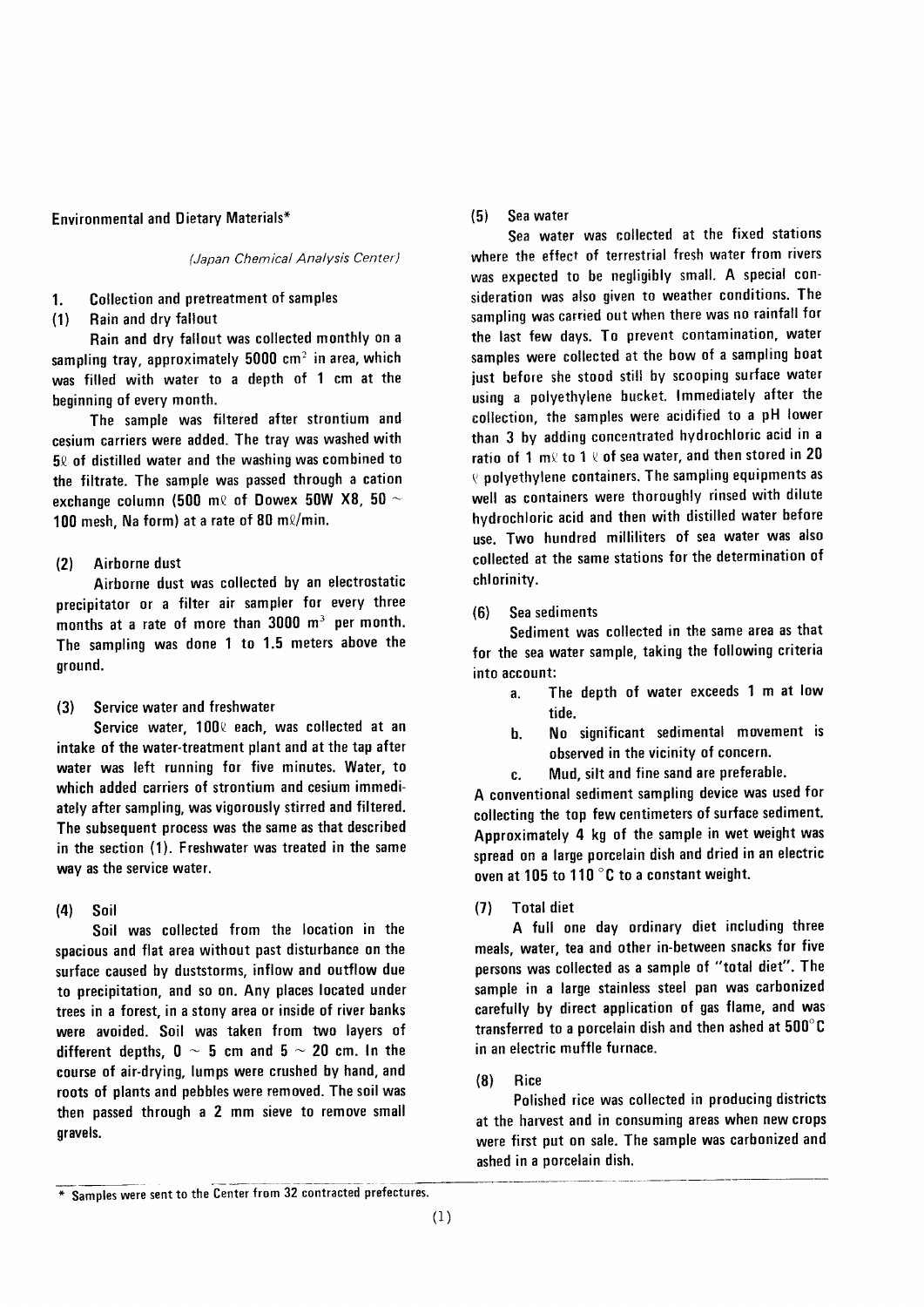#### $(9)$ Milk

Raw milk was collected in producing districts and commercial milk was purchased in consuming districts. Milk in a stainless steel pan or a porcelain dish was evaporated to dryness followed by carbonization and ashing.

## (10) Vegetables

Spinach and Japanese radish were selected as the representatives for leaf vegetables and for non-starch roots, respectively. After removing soil, the edible part of vegetable sample was dried and carbonized in a stainless steel pan or a porcelain dish.

# $(11)$  Tea

Five hundred grams of manufactured green tea was collected, carbonized and ashed in a stainless steel pan or a porcelain dish.

# (12) Fish, shellfish and seaweeds

a. Sea fish and freshwater fish

Fish was rinsed with water and blotted with a filter paper. Only the edible part was used in case of larger sized fish, and the whole part was used in case of smaller ones. Each sample was weighed and placed in a stainless steel pan or a porcelain dish. After carbonized, the sample was ashed in an electric muffle furnace.

b. Shellfish

Approximately 4 kg of shellfish including the shells was collected or purchased. After removing the shells, it was treated in the same way as that for the sea fish.

### C. Seaweeds

Edible seaweeds were collected and rinsed with water to remove sand and other adhering matters on the surface. These were removed of excess water, weighed, dried and ashed.

Table 1 shows detailes of sample collection.

| Sample                                                        | Frequency of sampling                      | Quantity of sample         |
|---------------------------------------------------------------|--------------------------------------------|----------------------------|
| $=$ Environmental materials $=$                               |                                            |                            |
| (1) Rain and dry fallout                                      |                                            |                            |
| for domestic program<br>1                                     | monthly                                    |                            |
| for WHO program<br>2                                          | monthly                                    |                            |
| Airborne dust<br>(2)                                          | quarterly                                  | $>3000 \text{ m}^3$ /month |
| Service water and freshwater<br>(3)                           |                                            |                            |
| Service water (sourse water)<br>1                             | semiyearly (June and December)             | $100 \ell$                 |
| 2<br>Service water (tap water)                                | semiyearly (June and December)             | $100 \ell$                 |
| 3<br>Freshwater                                               | yearly (fishing season)                    | $100 \ell$                 |
| $(4)$ Soil                                                    |                                            |                            |
| $0 \sim 5$ cm<br>1                                            | yearly (June or July)                      | 4 ka                       |
| $\mathfrak{D}$<br>$5 \sim 20$ cm                              | yearly (June or July)                      | 4 kg                       |
| (5) Sea water                                                 | yearly (July or August)                    | 40 $\ell$                  |
| (6) Sea sediments                                             | yearly (July or August)                    | 4 ka                       |
| $=$ Dietary materials $=$                                     |                                            |                            |
| (7) Total diet                                                | semiyearly (June, November or<br>December) | daily amount for 5 person  |
| $(8)$ Rice                                                    |                                            |                            |
| 1<br>producing districts                                      | yearly (harvesting season)                 | 5 kg (polished rice)       |
| 2<br>consuming districts                                      | yearly (harvesting season)                 | 5 kg (polished rice)       |
| (9)<br>Milk                                                   |                                            |                            |
| producing districts for<br>1                                  | quarterly (February, May, August and       | 3 2                        |
| WHO program                                                   | November)                                  |                            |
| producing districts for<br>$\overline{2}$<br>domestic program | semiyearly (February and August)           | 3 l                        |

Table 1 Details of sample collection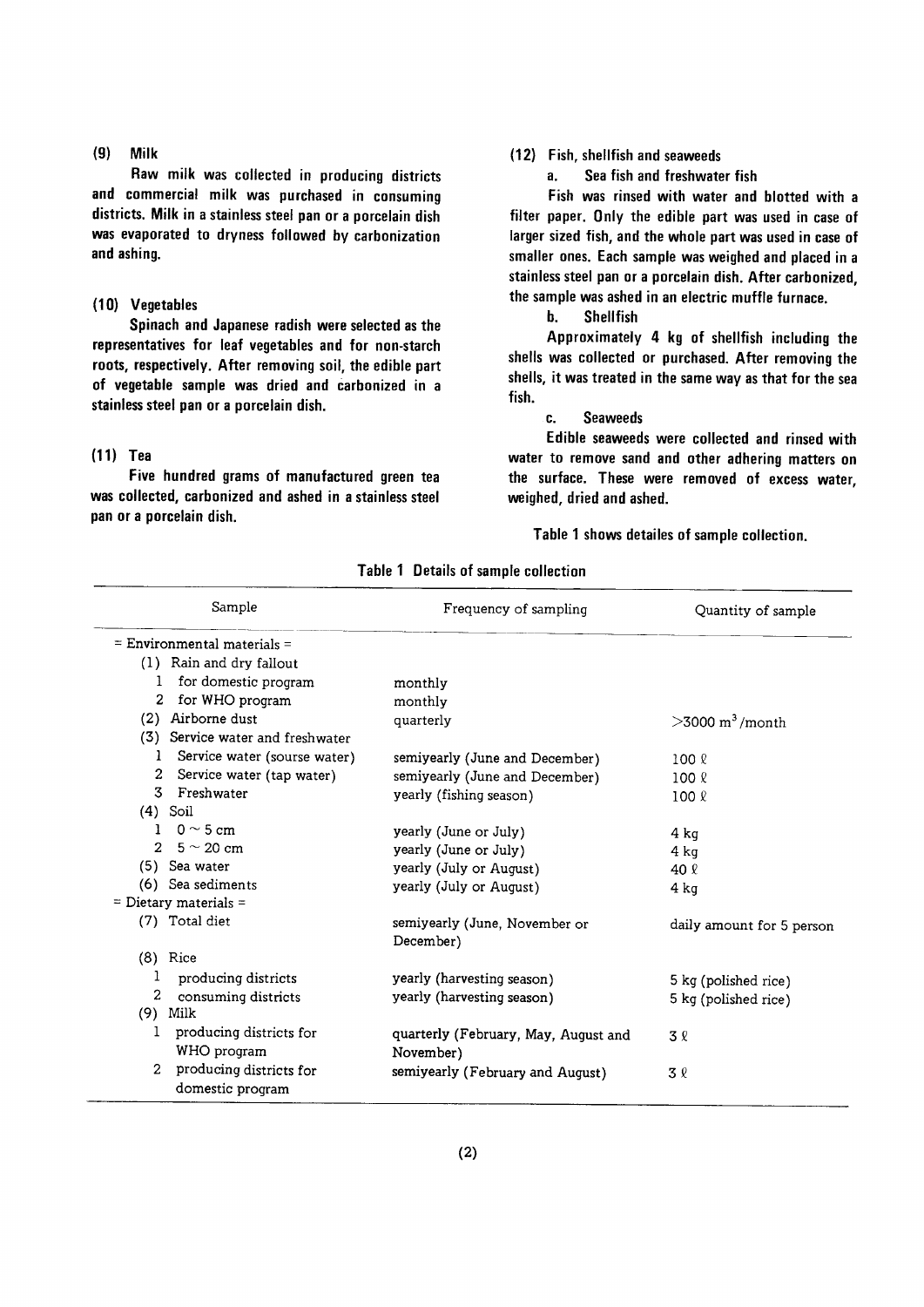| Sample                                                                                     | Frequency of sampling                                                                                    | Quantity of sample                       |
|--------------------------------------------------------------------------------------------|----------------------------------------------------------------------------------------------------------|------------------------------------------|
| consuming districts<br>3.<br>powdered milk                                                 | semiyearly (February and August)<br>semiyearly (April and October)                                       | 3 k<br>$2 \sim 3$ kg                     |
| (10) Vegetables<br>producing districts<br>consuming districts<br>2.<br>$(11)$ Tea          | yearly (harvesting season)<br>yearly (harvesting season)<br>yearly (the first harvesting season)         | 4 ka<br>4 ka<br>500 g (manufactured tea) |
| (12) Fish, shellfish, and seaweeds<br>Sea fish<br>Freshwater fish<br>Shellfish<br>Seaweeds | yearly (fishing season)<br>yearly (fishing season)<br>yearly (fishing season)<br>yearly (fishing season) | 4 kg<br>4 ka<br>4 kg<br>$2 \sim 3$ kg    |

- Preparation of samples for analysis  $2.$
- Rain, service water and freshwater  $(1)$

Strontium and cesium were eluted with hydrochloric acid from the cation exchange column. The residue of rain sample on the filter paper was ashed in an electric muffle furnace and the ash was dissolved in hydrochloric acid. The insoluble part was filtered and washed. The filtrate and the washings were combined to the previous eluate and used for radiochemical analysis.

#### Soil  $(2)$

Air-dried soil was passed through a 20 mesh sieve. The sieved sample was heated, in the presence of strontium and cesium carriers, together with sodium hydroxide. The sample was then heated with hydrochloric acid and the insoluble part was filtered and washed. The combined solution of the filtrate and washings was used for radiochemical analysis.

Sea sediments  $(3)$ 

After removal of pebbles, shells and other foreign matters, the sediment sample was dried in a hot-air oven and ground finely with a mortar. The sample was passed through a 20 mesh sieve. The further preparation of the sample was the same as that described in the section  $2-(2)$ .

#### $(4)$ **Rice**

The ashed sample was pulverlized with a porcelain mortar and passed through a 42 mesh sieve. The sieved sample to which both strontium and cesium carriers were added, was digested with hydrochloric acid by heating. After the sample was heated again with nitric acid to dryness, strontium and cesium were extracted with hydrochloric acid and water. The insoluble part was filtered and washed. The filtrate and washings were combined for subsequent radiochemical analysis.

Airborne dust, diet, milk, vegetable, fish and  $(5)$ shellfish, seaweeds, tea, and others

These ashed samples were treated with the same procedure as that described in the section 2-(4).

Separation of strontium-90 and cesium-137 3.

#### Strontium-90  $(1)$

Sample solutions, prepared as in the foregoing sections 2-(1) through 2-(5), were neutralized with sodium hydroxide. After sodium carbonate was added, the precipitate of strontium and calcium carbonates was separated. The supernatant solution was retained for cesium-137 determination. The carbonates were dissolved in hydrochloric acid and calcium and strontium were precipitated as oxalates. The precipitate was dissolved in nitric acid and strontium was separated from calcium by successive fuming nitric acid separations. Iron scavenge was made after addition of ferric iron carrier followed by barium chromate separation after addition of barium carrier to remove radium, its daughters and lead. Strontium was recovered as carbonate, and the precipitate was dried and weighed to determine strontium recovery. The strontium carbonate was dissolved in hydrochloric acid and the iron carrier was added. The solution was allowed to stand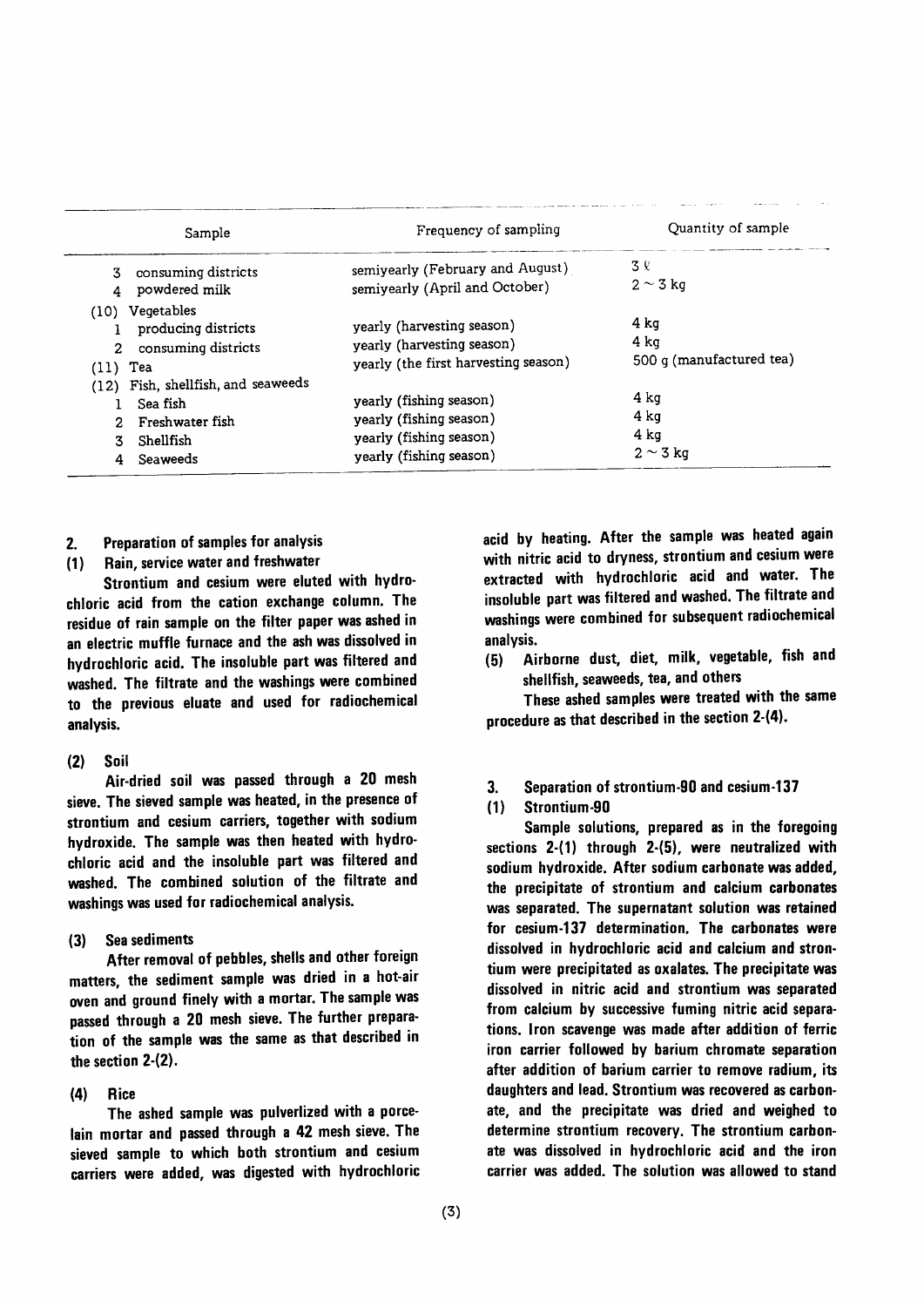for two weeks for strontium-90 and yttrium-90 to attain equilibrium. The yttrium-90 was coprecipitated with ferric hydroxide and the precipitate was filtered off, washed and counted.

#### $(2)$ Cesium-137

The supernatant separated from the strontium fraction in the solution was acidified with hydrochloric acid. While stirring the solution, cesium was adsorbed on ammonium molvbdophosphate.

After filtered off and washed with dilute nitric acid, the precipitate was dissolved in 2.5N sodium hydroxide solution. Ammonia was removed completely from the solution by boiling. The solution was adjusted to pH 8.2 with hydrochloric acid and allowed to cool. Molybdenum hydroxide which came out in the solution, was filtered off and washed with water. In such circumstance that ontamination by rubidium-87 was not negligible for the measurement of cesium-137, the following ion-exchange procedure was applied. A fixed amount of ferric chloride solution was added to the solution dissolved with 2.5N sodium hydroxide. Ammonia and molybdenum hydroxide were removed as described above. Ethylenediaminetetraaceticacid tetrasodium salt was added to the filtrate and washings. Cesium and rubidium were adsorbed on a cation exchange resin. Cesium was separated from rubidium by eluting with hydrochloric acid.

To this eluate or the filtrate and washings after removing molybdenum hydroxide, chloroplatinic acid solution was added to precipitate cesium. The precipitate was filtered onto a tared paper in a demountable filter and washed with water and then ethanol. After fixing the filter paper on a tared planchette and drying it, the chemical yield of cesium was determined by weighing the precipitate with the planchette. Radioactivity from cesium-137 was measured for this precipitate.

4. Determination of stable strontium, calcium and potassium

A weighed amount of soil or sea sediment was treated under heating with sodium hydroxide and then with hydrochloric acid for extraction. A weighed aliquot of ashed samples of total diet, vegetables, milk, fish, shellfish or seeweeds was digested using hydrochloric acid or nitric acid, hydrofluoric acid being used when necessary. The extract was made up to an appropriate volume with dilute hydrochloric acid. The sample solution was analyzed for calcium by titration with standard potassium permanganate solution after separating calcium as oxalate. Atomic absorption spectroscopy was applied when appropriate. Stable strontium and potassium were determined by atomic absorption and flame emission spectrometry, respectively.

5. **Counting** 

After the radiochemical separation, the mounted precipitates were counted for activity using low background beta counters normally for 60 min. Net sample counting rates were corrected for counter efficiency, recovery, self-absorption and decay to obtain the content of strontium-90 and cesium-137 radio activity per sample aliquot. From the results, concentrations of these nuclides in the original samples were calculated.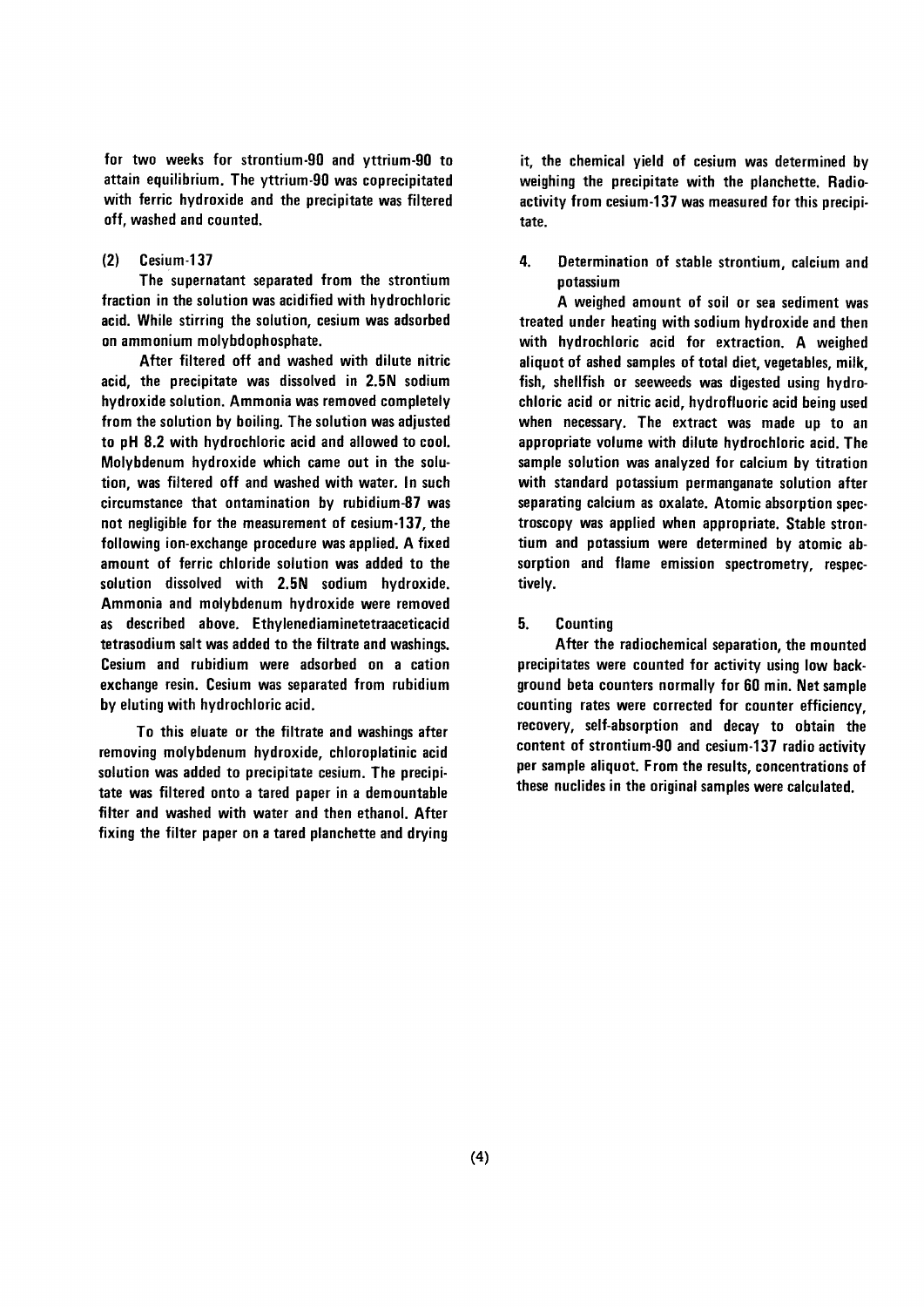# 6. Results

# (1)-1 Strontium-90 and Cesium-137 in Rain and dry fanout (for domestic p (from Jan. 1983 to Jul. 19

 $-$  continued from No. 62 of this publication  $-$ 

| Table (1)-1: Strontium-90 and Cesium-137 Rain and dry falloux |  |
|---------------------------------------------------------------|--|
|---------------------------------------------------------------|--|

 $\overline{\phantom{a}}$ 

| Location              | Duration<br>(days) | Precipitation<br>(mm) | $90$ Sr<br>(mCi/km <sup>2</sup> ) | $137$ Cs<br>(mCi/km <sup>2</sup> ) |
|-----------------------|--------------------|-----------------------|-----------------------------------|------------------------------------|
| January, 1983         |                    |                       |                                   |                                    |
| Sapporo, HOKKAIDO     | 36                 | 68.5                  | $0.0030 \pm 0.0007$               | $0.0040 \pm 0.0007$                |
| Aomori, AOMORI        | 29                 | 33.1                  | $0.0030 \pm 0.0007$               | $0.0080 \pm 0.0008$                |
| Ojika-gun, MIYAGI     | 35                 | 18.3                  | $0.0050 \pm 0.0008$               | $0.0030 \pm 0.0006$                |
| Yamagata, YAMAGATA    | 29                 | 48.1                  | $0.0030 \pm 0.0007$               | $0.0040 \pm 0.0007$                |
| Futaba-gun, FUKUSHIMA | 37                 | 20.0                  | $0.0030 \pm 0.0007$               | $0.0020 \pm 0.0006$                |
| Mito, IBARAGI         | 28                 | 22.5                  | $0.0030 \pm 0.0007$               | $0.0020 \pm 0.0006$                |
| Shinjuku, TOKYO       | 33                 | 29.0                  | $0.0020 \pm 0.0008$               | $0.0030 \pm 0.0007$                |
| Yokohama, KANAGAWA    | 29                 | 45.2                  | $0.0020 \pm 0.0006$               | $0.0020 \pm 0.0006$                |
| Fukui, FUKUI          | 26                 | 218.3                 | $0.0080 \pm 0.0009$               | $0.0110 \pm 0.0009$                |
| Shizuoka, SHIZUOKA    | 29                 | 43.5                  | $0.0000 \pm 0.0006$               | $0.0010 \pm 0.0005$                |
| Nagoya, AICHI         | 28                 | 23.0                  | $0.0030 \pm 0.0007$               | $0.0010 \pm 0.0005$                |
| Kyoto, KYOTO          | 28                 | 39.9                  | $0.0020 \pm 0.0006$               | $0.0000 \pm 0.0004$                |
| Kobe, HYOGO           | 36                 | 21.6                  | $0.0020 \pm 0.0006$               | $0.0030 \pm 0.0006$                |
| Tottori, TOTTORI      | 27                 | 105.3                 | $0.0090 \pm 0.0009$               | $0.0100 \pm 0.0009$                |
| Matsue, SHIMANE       | 31                 | 68.6                  | $0.0040 \pm 0.0007$               | $0.0070 \pm 0.0008$                |
| Hiroshima, HIROSHIMA  | 29                 | 39.8                  | $0.0040 \pm 0.0007$               | $0.0030 \pm 0.0005$                |
| Matsuyama, EHIME      | 35                 | 28.5                  | $0.0040 \pm 0.0007$               | $0.0070 \pm 0.0008$                |
| Dazaifu, FUKUOKA      | 28                 | 40.6                  | $0.0020 \pm 0.0007$               | $0.0030 \pm 0.0006$                |
| Saga, SAGA            | 19                 | 30.5                  | $0.0010 \pm 0.0007$               | $0.0020 \pm 0.0005$                |
| Nagasaki, NAGASAKI    | 29                 | 29.0                  | $0.0010 \pm 0.0006$               | $0.0030 \pm 0.0006$                |
| Nakagami-gun, OKINAWA | 30                 | 141.5                 | $0.0070 \pm 0.0008$               | $0.0040 \pm 0.0007$                |
| February, 1983        |                    |                       |                                   |                                    |
| Sapporo, HOKKAIDO     | 29                 | 128.0                 | $0.0030 \pm 0.0007$               | $0.0030 \pm 0.0007$                |
| Aomori, AOMORI        | 29                 | 70.1                  | $0.0070 \pm 0.0009$               | $0.0040 \pm 0.0008$                |
| Ojika-gun, MIYAGI     | 29                 | 119.9                 | $0.0030 \pm 0.0006$               | $0.0030 \pm 0.0006$                |
| Yamagata, YAMAGATA    | 29                 | 87.7                  | $0.0030 \pm 0.0007$               | $0.0050 \pm 0.0007$                |
| Futaba-qun, FUKUSHIMA | 29                 | 79.0                  | $0.0020 \pm 0.0006$               | $0.0030 \pm 0.0006$                |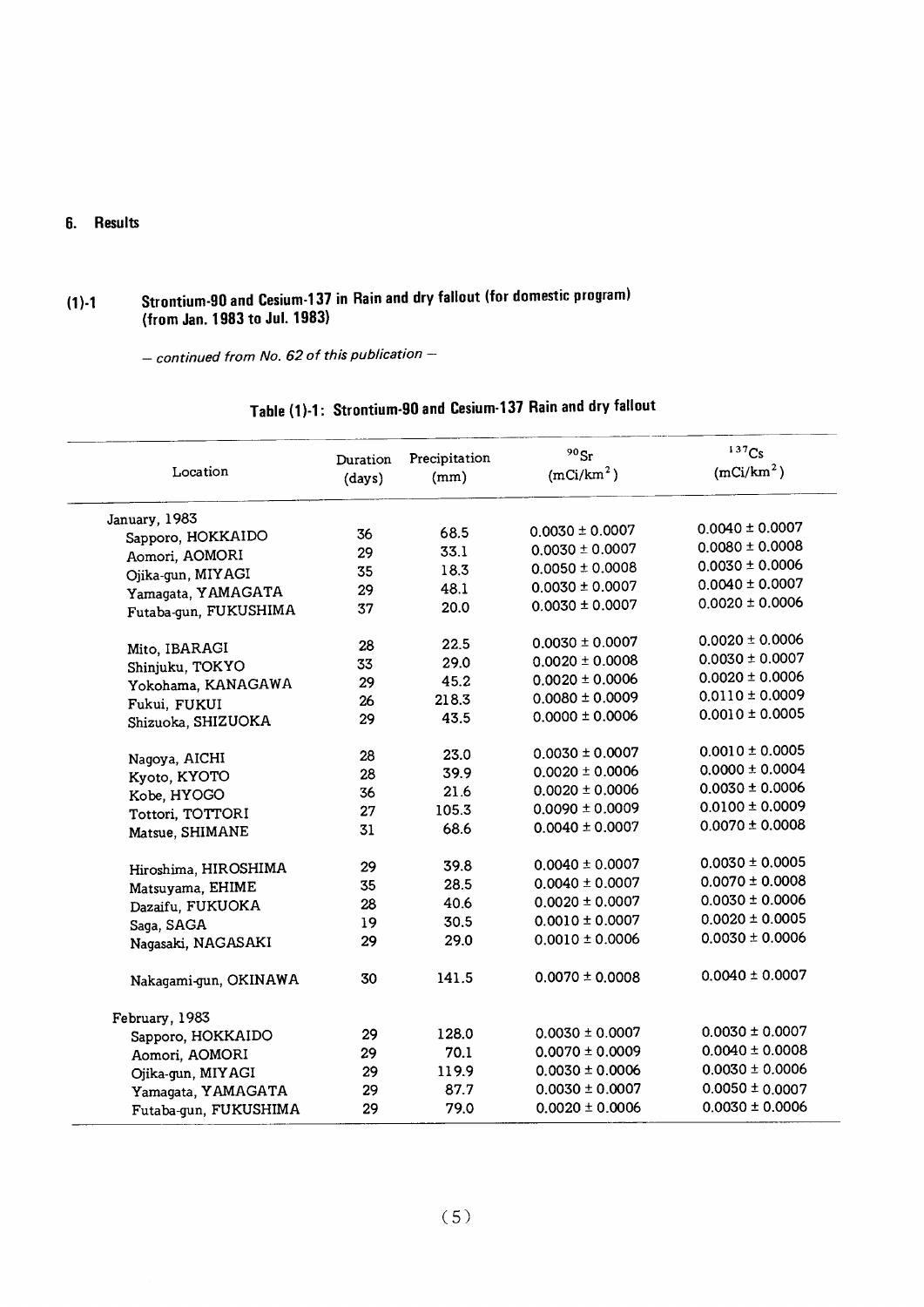| Location              | Duration<br>(days) | Precipitation<br>(mm) | $^{90}\rm{Sr}$<br>(mCi/km <sup>2</sup> ) | 137Cs<br>(mCi/km <sup>2</sup> ) |
|-----------------------|--------------------|-----------------------|------------------------------------------|---------------------------------|
| Mito, IBARAGI         | 29                 | 70.5                  | $0.0020 \pm 0.0007$                      | $0.0030 \pm 0.0006$             |
| Shinjuku, TOKYO       | 29                 | 68.0                  | $0.0020 \pm 0.0006$                      | $0.0030 \pm 0.0006$             |
| Yokohama, KANAGAWA    | 28                 | 75.9                  | $0.0020 \pm 0.0006$                      | $0.0020 \pm 0.0006$             |
| Fukui, FUKUI          | 30                 | 208.4                 | $0.0100 \pm 0.0010$                      | $0.0150 \pm 0.0011$             |
| Shizuoka, SHIZUOKA    | 29                 | 43.5                  | $0.0010 \pm 0.0006$                      | $0.0000 \pm 0.0005$             |
| Nagoya, AICHI         | 29                 | 40.0                  | $0.0030 \pm 0.0007$                      | $0.0030 \pm 0.0006$             |
| Kyoto, KYOTO          | 29                 | 35.9                  | $0.0020 \pm 0.0006$                      | $0.0010 \pm 0.0005$             |
| Kobe, HYOGO           | 27                 | 29.5                  | $0.0020 \pm 0.0006$                      | $0.0030 \pm 0.0006$             |
| Wakayama, WAKAYAMA    | 30                 | 43.5                  | $0.0020 \pm 0.0007$                      | $0.0010 \pm 0.0005$             |
| Tottori, TOTTORI      | 29                 | 144.2                 | $0.0100 \pm 0.0009$                      | $0.0140 \pm 0.0011$             |
| Watsue, SHIMANE       | 31                 | 88.7                  | $0.0060 \pm 0.0008$                      | $0.0120 \pm 0.0009$             |
| Hiroshima, HIROSHIMA  | 29                 | 49.3                  | $0.0030 \pm 0.0007$                      | $0.0030 \pm 0.0006$             |
| Matsuyama, EHIME      | 30                 | 55.0                  | $0.0050 \pm 0.0007$                      | $0.0080 \pm 0.0008$             |
| Dazaifu, FUKUOKA      | 29                 | 78.4                  | $0.0040 \pm 0.0007$                      | $0.0060 \pm 0.0007$             |
| Saga, SAGA            | 27                 | 97.3                  | $0.0030 \pm 0.0006$                      | $0.0050 \pm 0.0007$             |
| Nagasaki, NAGASAKI    | 29                 | 81.5                  | $0.0040 \pm 0.0007$                      | $0.0040 \pm 0.0007$             |
| Nakagami-gun, OKINAWA | 29                 | 172.5                 | $0.0060 \pm 0.0008$                      | $0.0050 \pm 0.0007$             |
| March, 1983           |                    |                       |                                          |                                 |
| Sapporo, HOKKAIDO     | 32                 | 72.0                  | $0.0020 \pm 0.0007$                      | $0.0030 \pm 0.0008$             |
| Aomori, AOMORI        | 32                 | 80.0                  | $0.0050 \pm 0.0007$                      | $0.0040 \pm 0.0008$             |
| Ojika-gun, MIYAGI     | 32                 | 176.3                 | $0.0070 \pm 0.0008$                      | $0.0060 \pm 0.0008$             |
| Yamagata, YAMAGATA    | 32                 | 84.0                  | $0.0030 \pm 0.0008$                      | $0.0050 \pm 0.0007$             |
| Futaba-gun, FUKUSHIMA | 32                 | 143.0                 | $0.0050 \pm 0.0007$                      | $0.0050 \pm 0.0007$             |
| Mito, IBARAGI         | 32                 | 118.0                 | $0.0040 \pm 0.0007$                      | $0.0060 \pm 0.0007$             |
| Shinjuku, TOKYO       | 32                 | 113.8                 | $0.0030 \pm 0.0006$                      | $0.0070 \pm 0.0009$             |
| Yokohama, KANAGAWA    | 32                 | 151.1                 | $0.0050 \pm 0.0007$                      | $0.0070 \pm 0.0008$             |
| Fukui, FUKUI          | 32                 | 130.1                 | $0.0040 \pm 0.0007$                      | $0.0080 \pm 0.0008$             |
| Shizuoka, SHIZUOKA    | 32                 | 241.0                 | $0.0040 \pm 0.0007$                      | $0.0080 \pm 0.0009$             |
| Nagoya, AICHI         | 32                 | 155.0                 | $0.0040 \pm 0.0007$                      | $0.0060 \pm 0.0007$             |
| Kyoto, KYOTO          | 33                 | 133.3                 | $0.0040 \pm 0.0007$                      | $0.0040 \pm 0.0007$             |
| Kobe, HYOGO           | 34                 | 102.2                 | $0.0030 \pm 0.0006$                      | $0.0040 \pm 0.0007$             |
| Wakayama, WAKAYAMA    | 22                 | 55.5                  | $0.0040 \pm 0.0007$                      | $0.0040 \pm 0.0007$             |
| Tottori, TOTTORI      | 32                 | 205.2                 | $0.0060 \pm 0.0008$                      | $0.0080 \pm 0.0009$             |
| Matsue, SHIMANE       | 32                 | 152.7                 | $0.0060 \pm 0.0008$                      | $0.0070 \pm 0.0008$             |
| Hiroshima, HIROSHIMA  | 32                 | 187.1                 | $0.0060 \pm 0.0008$                      | $0.0050 \pm 0.0007$             |
| Matsuyama, EHIME      | 32                 | 143.0                 | $0.0030 \pm 0.0007$                      | $0.0070 \pm 0.0008$             |
| Dazaifu, FUKUOKA      | 33                 | 176.1                 | $0.0040 \pm 0.0007$                      | $0.0050 \pm 0.0008$             |
| Saga, SAGA            | 31                 | 159.8                 | $0.0030 \pm 0.0007$                      | $0.0030 \pm 0.0006$             |
| Nagasaki, NAGASAKI    | 32                 | 172.5                 | $0.0030 \pm 0.0007$                      | $0.0050 \pm 0.0007$             |
| Nakagami-gun, OKINAWA | 31                 | 412.0                 | $0.0060 \pm 0.0008$                      | $0.0100 \pm 0.0009$             |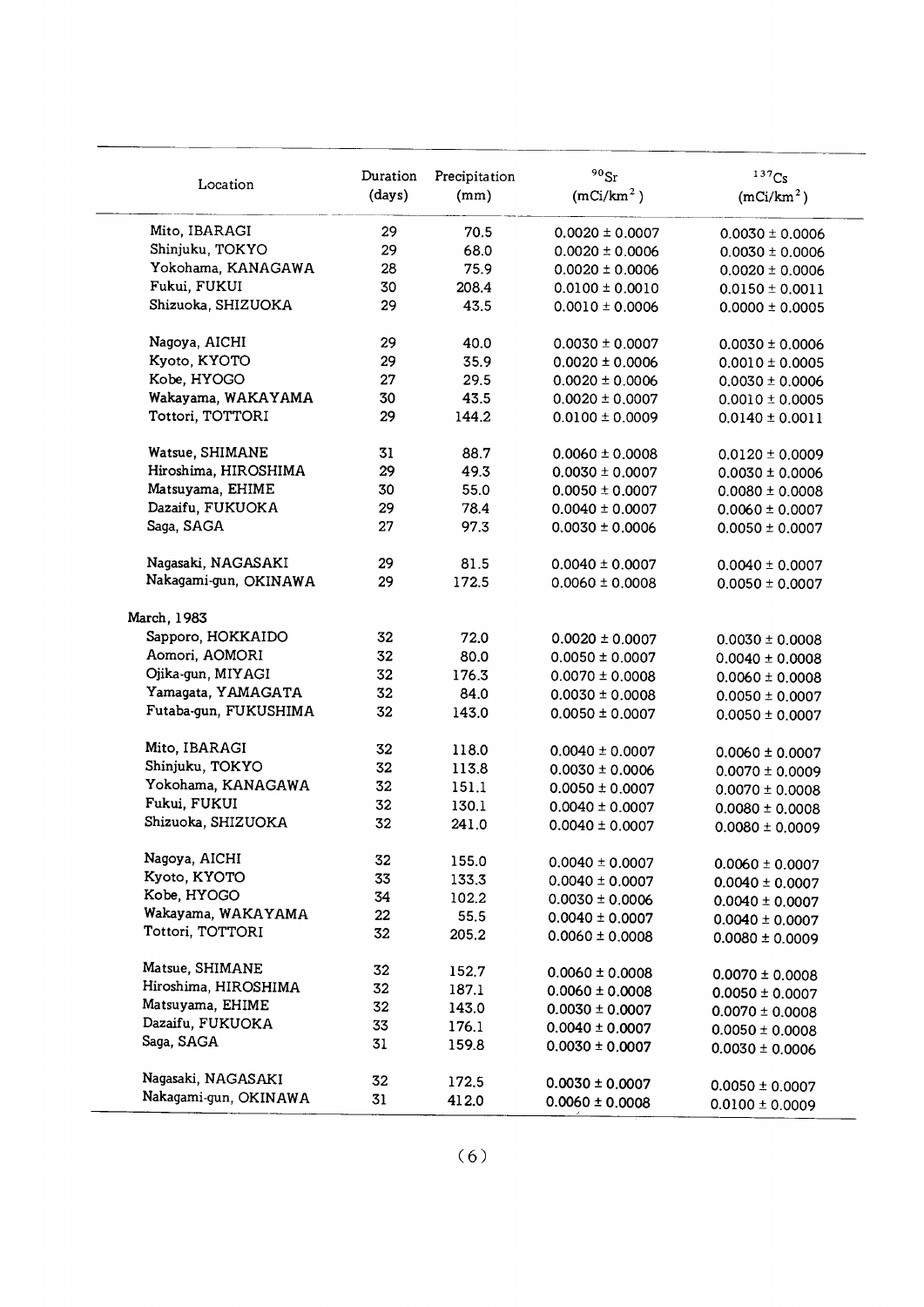| Location              | Duration | Precipitation | $90$ Sr                | 137Cs<br>(mCi/km <sup>2</sup> ) |
|-----------------------|----------|---------------|------------------------|---------------------------------|
|                       | (days)   | (mm)          | (mCi/km <sup>2</sup> ) |                                 |
| April, 1983           |          |               |                        |                                 |
| Sapporo, HOKKAIDO     | 32       | 24.5          | $0.0070 \pm 0.0008$    | $0.0170 \pm 0.0011$             |
| Aomori, AOMORI        | 32       | 30.9          | $0.0070 \pm 0.0008$    | $0.0100 \pm 0.0009$             |
| Ojika-gun, MIYAGI     | 31       | 107.1         | $0.0110 \pm 0.0010$    | $0.0060 \pm 0.0008$             |
| Yamagata, YAMAGATA    | 31       | 70.1          | $0.0050 \pm 0.0008$    | $0.0050 \pm 0.0008$             |
| Futaba-gun, FUKUSHIMA | 28       | 136.0         | $0.0030 \pm 0.0008$    | $0.0050 \pm 0.0008$             |
| Mito, IBARAGI         | 32       | 158.5         | $0.0060 \pm 0.0008$    | $0.0070 \pm 0.0008$             |
| Shinjuku, TOKYO       | 31       | 123.6         | $0.0030 \pm 0.0007$    | $0.0070 \pm 0.0008$             |
| Yokohama, KANAGAWA    | 31       | 171.9         | $0.0040 \pm 0.0007$    | $0.0050 \pm 0.0007$             |
| Fukui, FUKUI          | 32       | 186.3         | $0.0050 \pm 0.0008$    | $0.0160 \pm 0.0011$             |
| Shizuoka, SHIZUOKA    | 32       | 389.5         | $0.0050 \pm 0.0008$    | $0.0060 \pm 0.0008$             |
| Nagoya, AICHI         | 34       | 165.0         | $0.0050 \pm 0.0007$    | $0.0080 \pm 0.0008$             |
| Kyoto, KYOTO          | 31       | 188.9         | $0.0040 \pm 0.0006$    | $0.0040 \pm 0.0007$             |
| Kobe, HYOGO           | 29       | 142.9         | $0.0040 \pm 0.0007$    | $0.0050 \pm 0.0008$             |
| Wakayama, WAKAYAMA    | 34       | 164.9         | $0.0050 \pm 0.0008$    | $0.0060 \pm 0.0009$             |
| Tottori, TOTTORI      | 32       | 147.3         | $0.0110 \pm 0.0010$    | $0.0090 \pm 0.0009$             |
| Hiroshima, HIROSHIMA  | 31       | 164.3         | $0.0060 \pm 0.0008$    | $0.0070 \pm 0.0008$             |
| Matsuyama, EHIME      | 32       | 145.5         | $0.0040 \pm 0.0007$    | $0.0050 \pm 0.0007$             |
| Dazaifu, FUKUOKA      | 30       | 208.2         | $0.0060 \pm 0.0008$    | $0.0070 \pm 0.0008$             |
| Saga, SAGA            | 37       | 355.4         | $0.0050 \pm 0.0008$    | $0.0090 \pm 0.0009$             |
| Nagasaki, NAGASAKI    | 32       | 156.5         | $0.0040 \pm 0.0008$    | $0.0050 \pm 0.0007$             |
| Nakagami-gun, OKINAWA | 31       | 156.5         | $0.0050 \pm 0.0007$    | $0.0040 \pm 0.0007$             |
| May, 1983             |          |               |                        |                                 |
| Sapporo, HOKKAIDO     | 31       | 43.0          | $0.0070 \pm 0.0008$    | $0.0100 \pm 0.0009$             |
| Aomori, AOMORI        | 31       | 90.9          | $0.0060 \pm 0.0007$    | $0.0070 \pm 0.0008$             |
| Ojika-gun, MIYAGI     | 32       | 100.1         | $0.0080 \pm 0.0008$    | $0.0070 \pm 0.0009$             |
| Yamagata, YAMAGATA    | 32       | 62.1          | $0.0040 \pm 0.0008$    | $0.0050 \pm 0.0008$             |
| Futaba-gun, FUKUSHIMA | 34       | 139.0         | $0.0030 \pm 0.0007$    | $0.0050 \pm 0.0008$             |
| Mito, IBARAGI         | 31       | 98.5          | $0.0040 \pm 0.0007$    | $0.0040 \pm 0.0007$             |
| Shinjuku, TOKYO       | 32       | 105.4         | $0.0040 \pm 0.0007$    | $0.0070 \pm 0.0008$             |
| Yokohama, KANAGAWA    | 32       | 172.8         | $0.0050 \pm 0.0007$    | $0.0030 \pm 0.0007$             |
| Fukui, FUKUI          | 33       | 124.9         | $0.0040 \pm 0.0006$    | $0.0060 \pm 0.0008$             |
| Shizuoka, SHIZUOKA    | 30       | 269.5         | $0.0050 \pm 0.0008$    | $0.0060 \pm 0.0008$             |
| Nagoya, AICHI         | 29       | 88.0          | $0.0010 \pm 0.0006$    | $0.0030 \pm 0.0007$             |
| Kyoto, KYOTO          | 31       | 122.6         | $0.0020 \pm 0.0006$    | $0.0030 \pm 0.0007$             |
| Kobe, HYOGO           | 33       | 126.7         | $0.0040 \pm 0.0007$    | $0.0060 \pm 0.0008$             |
| Wakayama, WAKAYAMA    | 28       | 104.8         | $0.0040 \pm 0.0007$    | $0.0040 \pm 0.0008$             |
| Tottori, TOTTORI      | 31       | 99.9          | $0.0090 \pm 0.0009$    | $0.0050 \pm 0.0008$             |
| Hiroshima, HIROSHIMA  | 32       | 139.3         | $0.0050 \pm 0.0008$    | $0.0040 \pm 0.0007$             |
| Matsuyama, EHIME      | 31       | 134.5         | $0.0030 \pm 0.0006$    | $0.0030 \pm 0.0007$             |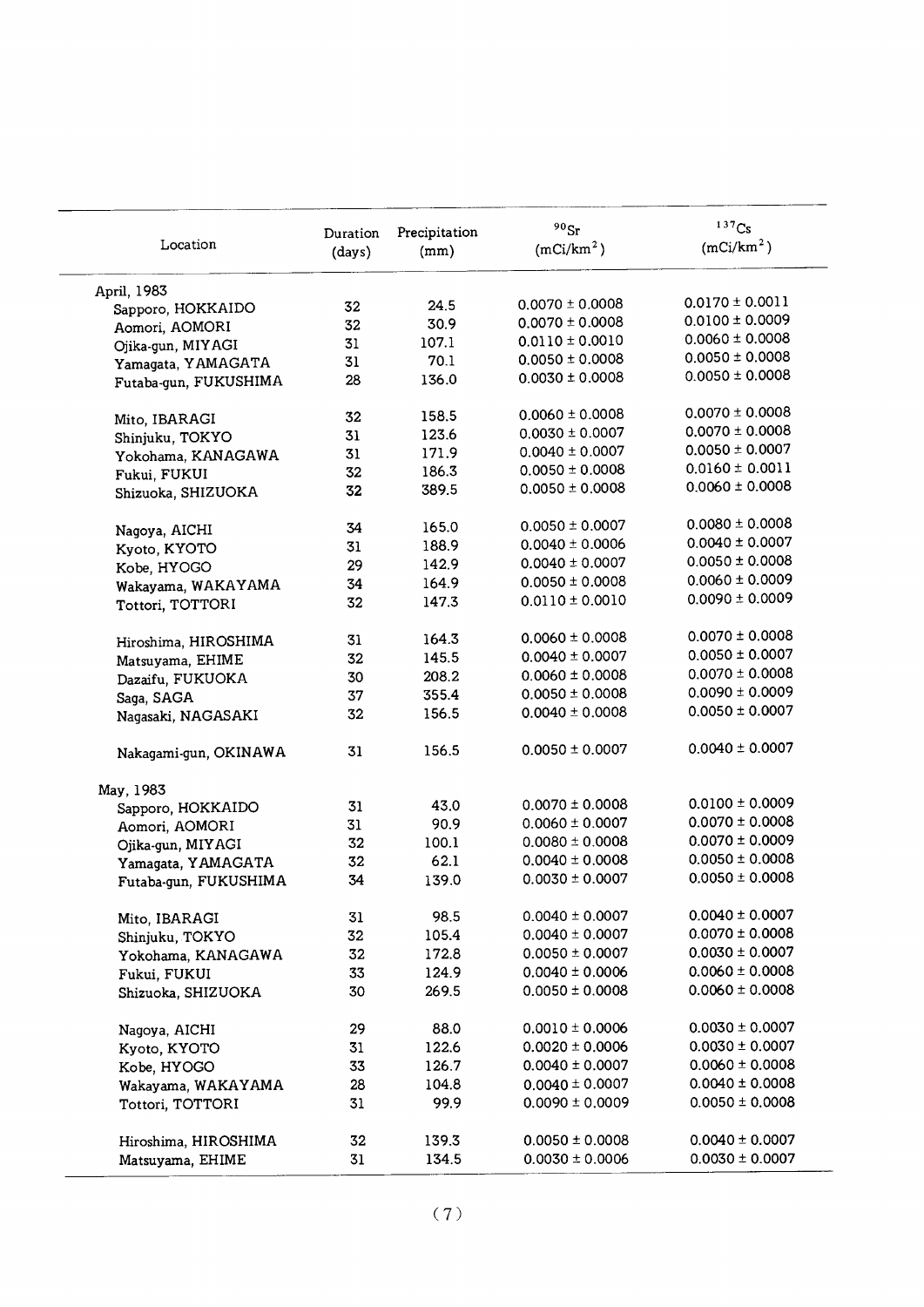| Location              | Duration<br>(days) | Precipitation<br>(mm) | $90$ Sr<br>(mCi/km <sup>2</sup> ) | 137Cs<br>(mCi/km <sup>2</sup> ) |
|-----------------------|--------------------|-----------------------|-----------------------------------|---------------------------------|
| Dazaifu, FUKUOKA      | 33                 | 178.7                 | $0.0030 \pm 0.0006$               | $0.0040 \pm 0.0007$             |
| Saga, SAGA            | 29                 | 95.6                  | $0.0040 \pm 0.0007$               | $0.0030 \pm 0.0007$             |
| Nagasaki, NAGASAKI    | 31                 | 262.5                 | $0.0030 \pm 0.0007$               | $0.0040 \pm 0.0007$             |
| Nakagami-gun, OKINAWA | 36                 | 221.5                 | $0.0030 \pm 0.0007$               | $0.0040 \pm 0.0007$             |
| June, 1983            |                    |                       |                                   |                                 |
| Sapporo, HOKKAIDO     | 31                 | 59.0                  | $0.0040 \pm 0.0010$               | $0.0060 \pm 0.0007$             |
| Aomori, AOMORI        | 31                 | 108.4                 | $0.0090 \pm 0.0012$               | $0.0060 \pm 0.0007$             |
| Ojika-gun, MIYAGI     | 31                 | 184.3                 | $0.0100 \pm 0.0009$               | $0.0110 \pm 0.0009$             |
| Yamagata, YAMAGATA    | 31                 | 56.6                  | $0.0050 \pm 0.0008$               | $0.0070 \pm 0.0008$             |
| Futaba-gun, FUKUSHIMA | 32                 | 143.0                 | $0.0060 \pm 0.0008$               | $0.0080 \pm 0.0008$             |
| Mito, IBARAGI         | 31                 | 190.5                 | $0.0040 \pm 0.0007$               | $0.0050 \pm 0.0008$             |
| Shinjuku, TOKYO       | 31                 | 172.2                 | $0.0040 \pm 0.0007$               | $0.0060 \pm 0.0007$             |
| Yokohama, KANAGAWA    | 32                 | 225.1                 | $0.0060 \pm 0.0008$               | $0.0090 \pm 0.0009$             |
| Fukui, FUKUI          | 28                 | 95.2                  | $0.0030 \pm 0.0007$               | $0.0050 \pm 0.0007$             |
| Nagoya, AICHI         | 31                 | 259.0                 | $0.0040 \pm 0.0007$               | $0.0050 \pm 0.0008$             |
| Kobe, HYOGO           | 30                 | 182.3                 | $0.0040 \pm 0.0008$               | $0.0040 \pm 0.0007$             |
| Wakayama, WAKAYAMA    | 31                 | 155.6                 | $0.0030 \pm 0.0007$               | $0.0020 \pm 0.0007$             |
| Tottori, TOTTORI      | 31                 | 143.8                 | $0.0070 \pm 0.0009$               | $0.0050 \pm 0.0008$             |
| Hiroshima, HIROSHIMA  | 31                 | 197.2                 | $0.0070 \pm 0.0008$               | $0.0050 \pm 0.0007$             |
| Matsuyama, EHIME      | 31                 | 143.5                 | $0.0010 \pm 0.0007$               | $0.0020 \pm 0.0005$             |
| Dazaifu, FUKUOKA      | 31                 | 165.1                 | $0.0030 \pm 0.0007$               | $0.0020 \pm 0.0005$             |
| Nagasaki, NAGASAKI    | 30                 | 279.5                 | $0.0030 \pm 0.0007$               | $0.0030 \pm 0.0007$             |
| Nakagami-qun, OKINAWA | 25                 | 122.5                 | $0.0020 \pm 0.0007$               | $0.0020 \pm 0.0005$             |
| July, 1983            |                    |                       |                                   |                                 |
| Yamagata, YAMAGATA    | 32                 | 162.1                 | $0.0030 \pm 0.0006$               | $0.0030 \pm 0.0006$             |
| Futaba-gun, FUKUSHIMA | 32                 | 251.5                 | $0.0040 \pm 0.0007$               | $0.0070 \pm 0.0008$             |
| Kobe, HYOGO           | 32                 | 170.5                 | $0.0000 \pm 0.0009$               | $0.0020 \pm 0.0005$             |
| Hiroshima, HIROSHIMA  | 32                 | 242.4                 | $0.0040 \pm 0.0008$               | $0.0010 \pm 0.0005$             |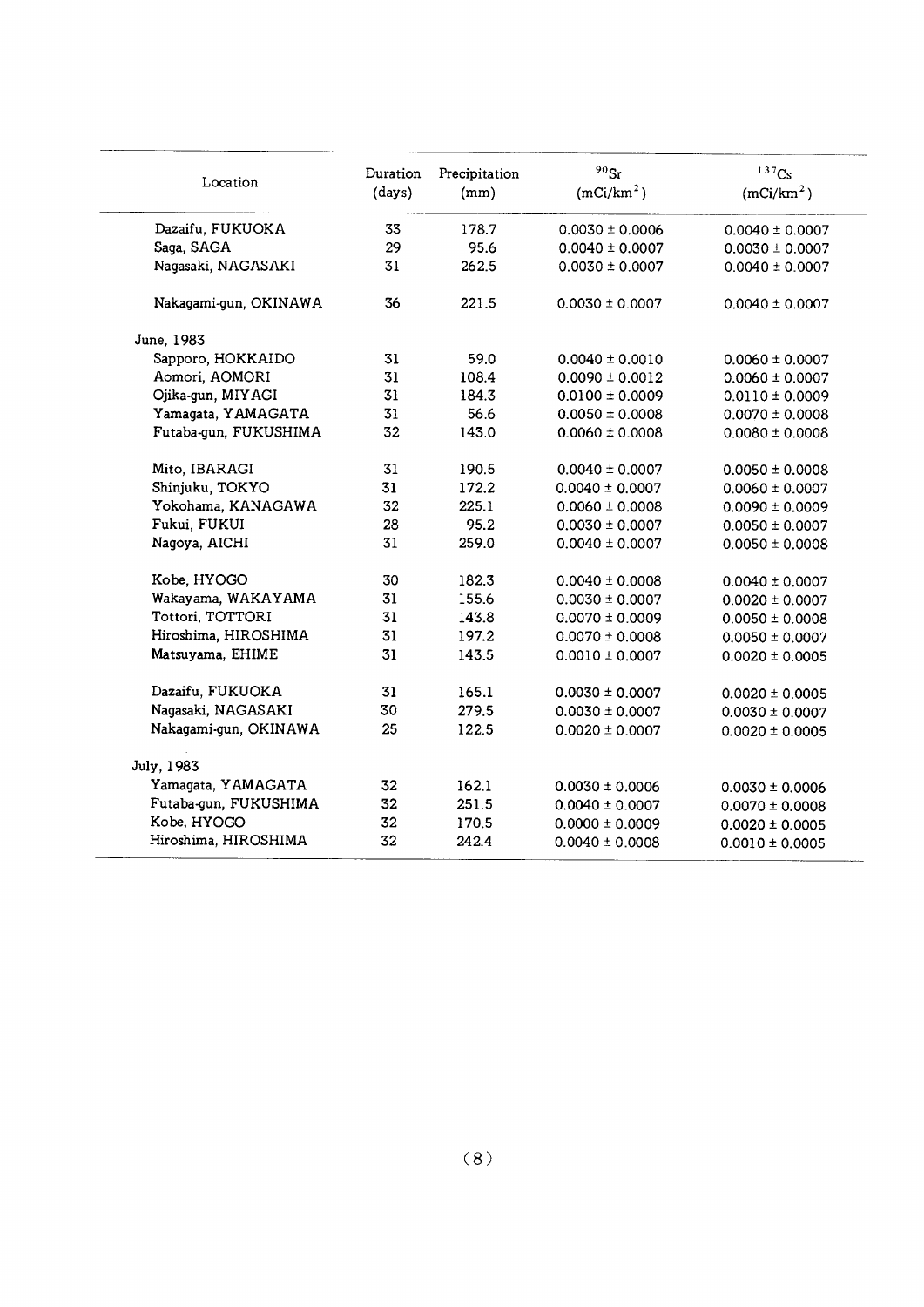

 $(9)$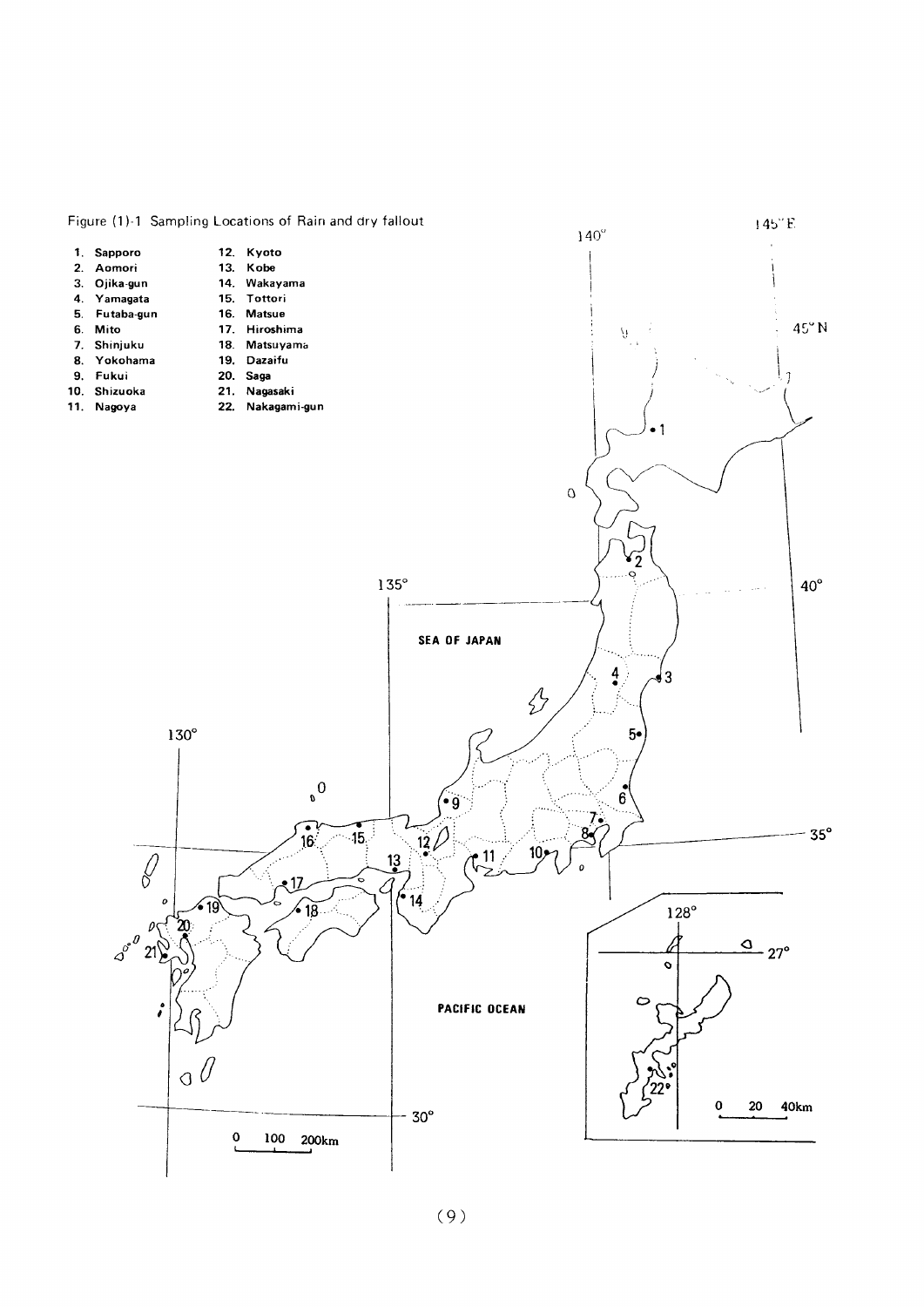# (1)-2 Strontium-90 and Cesium-137 in Rain and dry Fallout (for WHO (from Jan. 1983 to Jul. 19

- continued from No. 62 of this publication -

| Location             | Duration | Precipitation | $90$ Sr                | 137C <sub>S</sub>      |
|----------------------|----------|---------------|------------------------|------------------------|
|                      | (days)   | (mm)          | (mCi/km <sup>2</sup> ) | (mCi/km <sup>2</sup> ) |
| January, 1983        |          |               |                        |                        |
| Akita, AKITA         | 29       | 79.4          | $0.0050 \pm 0.0007$    | $0.0080 \pm 0.0008$    |
| Niigata, NIIGATA     | 28       | 102.6         | $0.0050 \pm 0.0008$    | $0.0120 \pm 0.0010$    |
| Kanazawa, ISHIKAWA   | 29       | 240.0         | $0.0090 \pm 0.0009$    | $0.0110 \pm 0.0010$    |
| Nagano, NAGANO       | 29       | 32.0          | $0.0020 \pm 0.0007$    | $0.0010 \pm 0.0005$    |
| Osaka, OSAKA         | 33       | 42.2          | $0.0020 \pm 0.0006$    | $0.0020 \pm 0.0005$    |
| Okayama, OKAYAMA     | 29       | 27.0          | $0.0020 \pm 0.0006$    | $0.0010 \pm 0.0005$    |
| Yamaguchi, YAMAGUCHI | 27       | 70.0          | $0.0070 \pm 0.0008$    | $0.0030 \pm 0.0006$    |
| Kochi, KOCHI         | 28       | 22,5          | $0.0030 \pm 0.0006$    | $0.0000 \pm 0.0005$    |
| Kagoshima, KAGOSHIMA | 28       | 44.7          | $0.0020 \pm 0.0006$    | $0.0020 \pm 0.0005$    |
| Chiba, CHIBA         | 28       | 35.8          | $0.0010 \pm 0.0006$    | $0.0040 \pm 0.0007$    |
| Feburary, 1983       |          |               |                        |                        |
| Akita, AKITA         | 29       | 72.6          | $0.0020 \pm 0.0006$    | $0.0050 \pm 0.0007$    |
| Niigata, NIIGATA     | 29       | 167.9         | $0.0060 \pm 0.0008$    | $0.0120 \pm 0.0010$    |
| Kanazawa, ISHIKAWA   | 30       | 215.0         | $0.0100 \pm 0.0010$    | $0.0170 \pm 0.0011$    |
| Nagano, NAGANO       | 29       | 27.0          | $0.0030 \pm 0.0007$    | $0.0030 \pm 0.0006$    |
| Osaka, OSAKA         | 29       | 33.7          | $0.0010 \pm 0.0005$    | $0.0030 \pm 0.0006$    |
| Okayama, OKAYAMA     | 29       | 31.2          | $0.0020 \pm 0.0006$    | $0.0020 \pm 0.0005$    |
| Yamaguchi, YAMAGUCHI | 30       | 43.5          | $0.0090 \pm 0.0009$    | $0.0060 \pm 0.0007$    |
| Kochi, KOCHI         | 29       | 63.6          | $0.0040 \pm 0.0007$    | $0.0030 \pm 0.0006$    |
| Kagoshima, KAGOSHIMA | 29       | 97.5          | $0.0040 \pm 0.0007$    | $0.0060 \pm 0.0007$    |
| Chiba, CHIBA         | 29       | 87.1          | $0.0020 \pm 0.0008$    | $0.0030 \pm 0.0005$    |
| March, 1983          |          |               |                        |                        |
| Akita, AKITA         | 32       | 97.9          | $0.0030 \pm 0.0007$    | $0.0050 \pm 0.0007$    |
| Niigata, NIIGATA     | 32       | 72.2          | $0.0050 \pm 0.0008$    | $0.0070 \pm 0.0008$    |
| Kanazawa, ISHIKAWA   | 31       | 166.0         | $0.0060 \pm 0.0008$    | $0.0090 \pm 0.0009$    |
| Nagano, NAGANO       | 32       | 73.5          | $0.0030 \pm 0.0006$    | $0.0030 \pm 0.0007$    |
| Osaka, OSAKA         | 31       | 121.3         | $0.0030 \pm 0.0006$    | $0.0030 \pm 0.0005$    |
| Okayama, OKAYAMA     | 32       | 121.2         | $0.0030 \pm 0.0007$    | $0.0050 \pm 0.0007$    |
| Yamaguchi, YAMAGUCHI | 31       | 271.0         | $0.0060 \pm 0.0008$    | $0.0060 \pm 0.0008$    |
| Kochi, KOCHI         | 32       | 261.7         | $0.0080 \pm 0.0009$    | $0.0070 \pm 0.0008$    |
| Kagoshima, KAGOSHIMA | 32       | 307.0         | $0.0040 \pm 0.0008$    | $0.0040 \pm 0.0007$    |
| Chiba, CHIBA         | 32       | 136.1         | $0.0030 \pm 0.0008$    | $0.0050 \pm 0.0007$    |

# Table (1)-2: Strontium-90 and Cesium-137 in Rain and dry fallout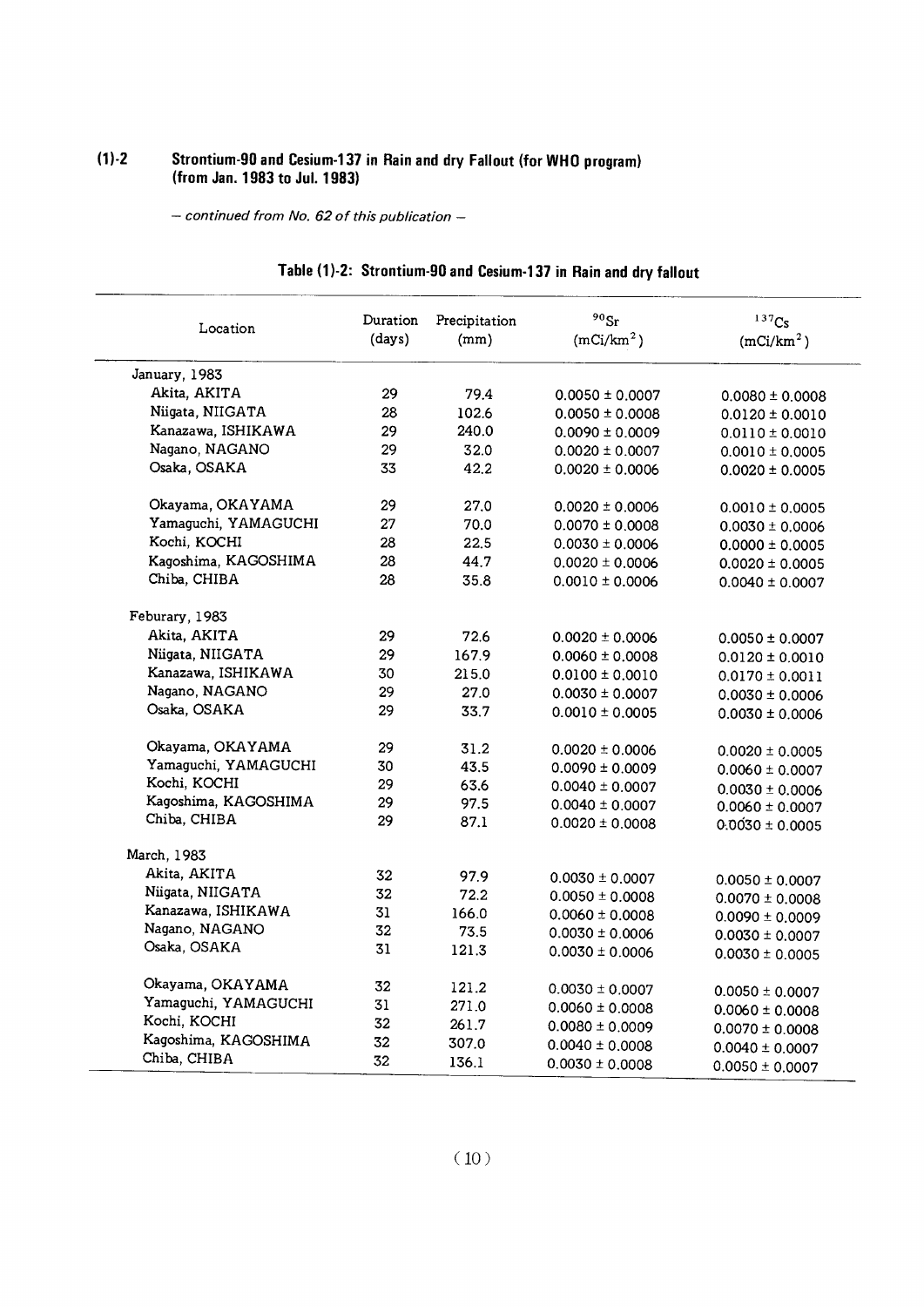| Location             | Duration<br>(days) | Precipitation<br>(mm) | $90$ Sr<br>(mCi/km <sup>2</sup> ) | $137C_S$<br>(mCi/km <sup>2</sup> ) |
|----------------------|--------------------|-----------------------|-----------------------------------|------------------------------------|
|                      |                    |                       |                                   |                                    |
| April, 1983          |                    |                       | $0.0040 \pm 0.0008$               | $0.0110 \pm 0.0010$                |
| Akita, AKITA         | 32                 | 112.9                 |                                   | $0.0130 \pm 0.0010$                |
| Niigata, NIIGATA     | 32                 | 97.4                  | $0.0090 \pm 0.0009$               |                                    |
| Kanazawa, ISHIKAWA   | 32                 | 187.5                 | $0.0090 \pm 0.0009$               | $0.0110 \pm 0.0009$                |
| Nagano, NAGANO       | 32                 | 79.0                  | $0.0030 \pm 0.0007$               | $0.0030 \pm 0.0007$                |
| Osaka, OSAKA         | 33                 | 148.4                 | $0.0030 \pm 0.0007$               | $0.0060 \pm 0.0008$                |
| Okayama, OKAYAMA     | 32                 | 120.1                 | $0.0030 \pm 0.0007$               | $0.0050 \pm 0.0008$                |
| Yamaguchi, YAMAGUCHI | 31                 | 220.0                 | $0.0090 \pm 0.0009$               | $0.0090 \pm 0.0009$                |
| Kochi, KOCHI         | 31                 | 338.0                 | $0.0100 \pm 0.0009$               | $0.0100 \pm 0.0009$                |
| Kagoshima, KAGOSHIMA | 32                 | 554.1                 | $0.0080 \pm 0.0009$               | $0.0090 \pm 0.0009$                |
| Chiba, CHIBA         | 34                 | 133.2                 | $0.0040 \pm 0.0006$               | $0.0080 \pm 0.0007$                |
| May, 1983            |                    |                       |                                   |                                    |
| Akita, AKITA         | 31                 | 103.1                 | $0.0050 \pm 0.0008$               | $0.0050 \pm 0.0008$                |
| Niigata, NIIGATA     | 31                 | 67.3                  | $0.0030 \pm 0.0006$               | $0.0070 \pm 0.0008$                |
| Kanazawa, ISHIKAWA   | 31                 | 104.5                 | $0.0020 \pm 0.0006$               | $0.0030 \pm 0.0007$                |
| Nagano, NAGANO       | 31                 | 85.6                  | $0.0020 \pm 0.0006$               | $0.0030 \pm 0.0007$                |
| Osaka, OSAKA         | 31                 | 120.4                 | $0.0020 \pm 0.0007$               | $0.0020 \pm 0.0006$                |
| Okayama, OKAYAMA     | 31                 | 93.2                  | $0.0020 \pm 0.0007$               | $0.0030 \pm 0.0007$                |
| Yamaguchi, YAMAGUCHI | 32                 | 130.5                 | $0.0060 \pm 0.0007$               | $0.0050 \pm 0.0008$                |
| Kochi, KOCHI         | 32                 | 199.4                 | $0.0060 \pm 0.0007$               | $0.0040 \pm 0.0007$                |
| Kagoshima, KAGOSHIMA | 31                 | 347.5                 | $0.0050 \pm 0.0007$               | $0.0060 \pm 0.0008$                |
| Chiba, CHIBA         | 29                 | 77.0                  | $0.0020 \pm 0.0009$               | $0.0040 \pm 0.0006$                |
| June, 1983           |                    |                       |                                   |                                    |
| Akita, AKITA         | 31                 | 189.2                 | $0.0040 \pm 0.0007$               | $0.0070 \pm 0.0008$                |
| Niigata, NIIGATA     | 31                 | 54.0                  | $0.0040 \pm 0.0007$               | $0.0040 \pm 0.0007$                |
| Kanazawa, ISHIKAWA   | 30                 | 87.0                  | $0.0040 \pm 0.0008$               | $0.0040 \pm 0.0007$                |
| Nagano, NAGANO       | 31                 | 80.5                  | $0.0030 \pm 0.0007$               | $0.0030 \pm 0.0007$                |
| Osaka, OSAKA         | 31                 | 173.4                 | $0.0030 \pm 0.0007$               | $0.0030 \pm 0.0007$                |
| Okayama, OKAYAMA     | 31                 | 126.3                 | $0.0030 \pm 0.0007$               | $0.0030 \pm 0.0006$                |
| Yamaguchi, YAMAGUCHI | 31                 | 281.5                 | $0.0070 \pm 0.0009$               | $0.0030 \pm 0.0006$                |
| Kochi, KOCHI         | 30                 | 228.4                 | $0.0070 \pm 0.0011$               | $0.0030 \pm 0.0007$                |
| Kagoshima, KAGOSHIMA | 31                 | 603.0                 | $0.0030 \pm 0.0006$               | $0.0050 \pm 0.0008$                |
| Chiba, CHIBA         | 31                 | 228.5                 | $0.0050 \pm 0.0007$               | $0.0070 \pm 0.0007$                |
| July, 1983           |                    |                       |                                   |                                    |
| Akita, AKITA         | 32                 | 167.4                 | $0.0040 \pm 0.0007$               | $0.0060 \pm 0.0007$                |
| Kanazawa, ISHIKAWA   | 31                 | 495.5                 | $0.0040 \pm 0.0007$               | $0.0050 \pm 0.0006$                |
| Osaka, OSAKA         | 32                 | 193.7                 | $0.0020 \pm 0.0010$               | $0.0020 \pm 0.0005$                |
| Okayama, OKAYAMA     | 32                 | 143.1                 | $0.0030 \pm 0.0007$               | $0.0010 \pm 0.0005$                |
| Chiba, CHIBA         | 32                 | 204.7                 | $0.0030 \pm 0.0009$               | $0.0060 \pm 0.0006$                |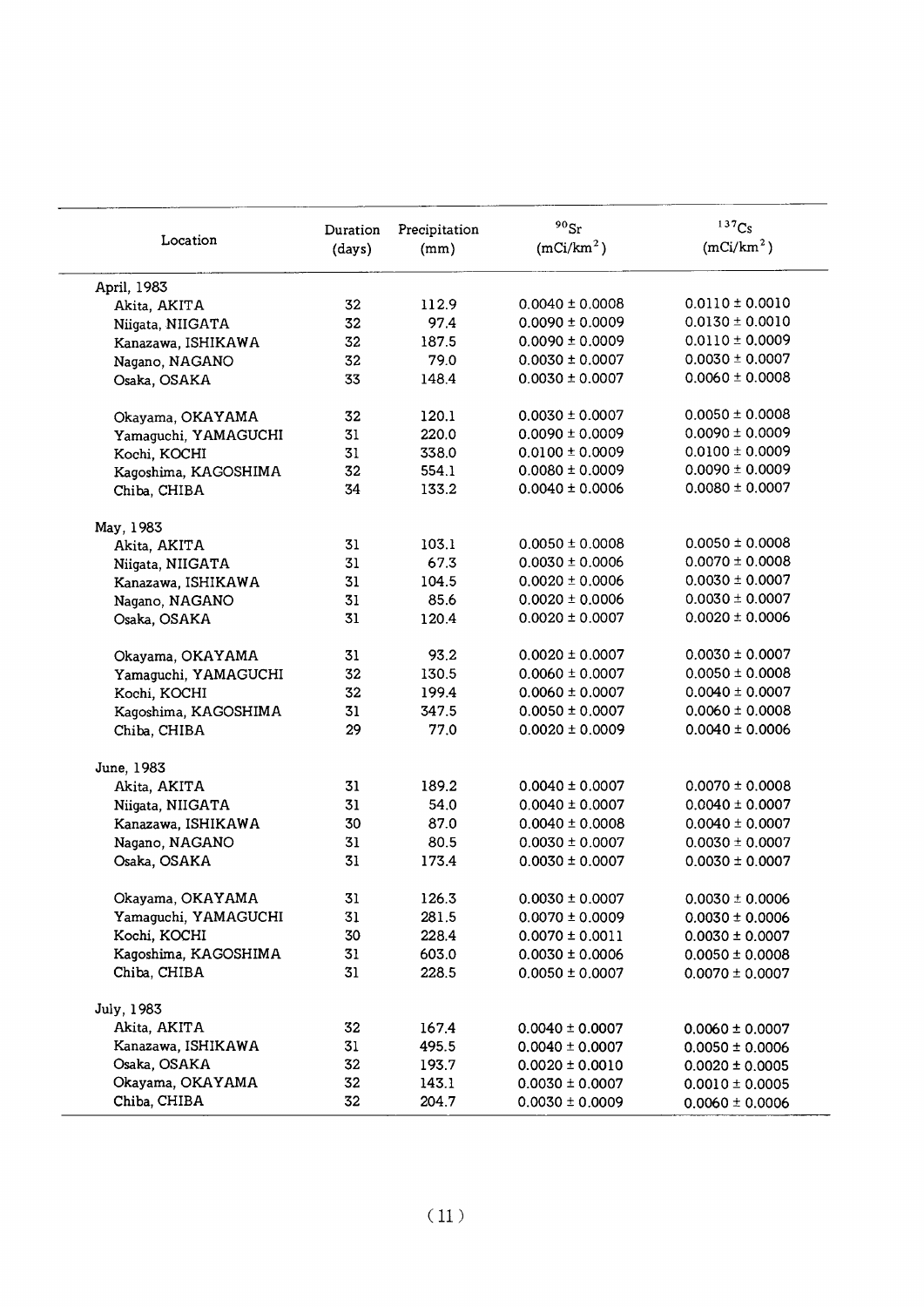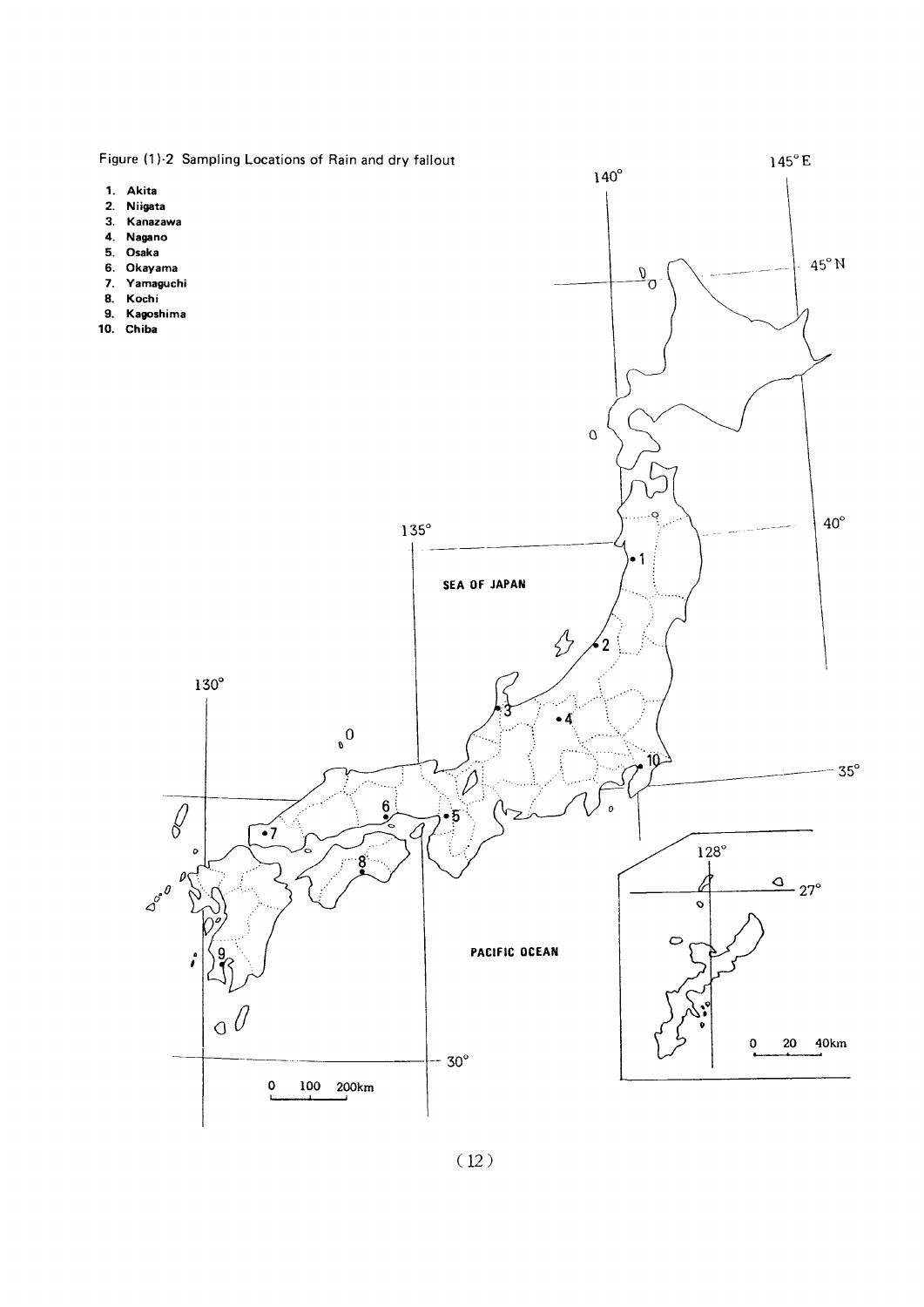# (2) Strontium-90 and Cesium-137 in Airborne dust (from Oct. 1982 to Jun. 1983)

- continued from No. 62 of this publication -

# Table (2): Strontium-90 and Cesium-137 in Airborne dust

| Location                       | Sampling<br>period | Absorption<br>volume $(m^3)$ | $90$ Sr<br>$(10^{-3} \text{ pCi/m}^3)$ | 137Cs<br>$(10^{-3} \text{ pCi/m}^3)$ |
|--------------------------------|--------------------|------------------------------|----------------------------------------|--------------------------------------|
| October $\sim$ December, 1982  |                    |                              |                                        |                                      |
| Mito, IBARAGI                  | $10 \sim 12$       | 10,368                       | $0.02 \pm 0.03$                        | $0.01 \pm 0.01$                      |
| Niigata, NIIGATA               | $10 \sim 12$       | 14,520                       | $0.10 \pm 0.02$                        | $0.10 \pm 0.01$                      |
| Fukui, FUKUI                   | $10 \sim 12$       | 24,616                       | $0.04 \pm 0.01$                        | $0.10 \pm 0.01$                      |
| Ogasa-gun, SHIZUOKA            | $10 - 12$          | 11,246                       | $0.10 \pm 0.03$                        | $0.10 \pm 0.02$                      |
| Nagoya, AICHI                  | $10 - 12$          | 10,103                       | $0.04 \pm 0.03$                        | $0.04 \pm 0.03$                      |
| Kyoto, KYOTO                   | $10 \sim 12$       | 9,867                        | $0.02 \pm 0.03$                        | $0.10 \pm 0.02$                      |
| Osaka, OSAKA                   | $10 - 12$          | 7,776                        | $0.10 \pm 0.04$                        | $0.10 \pm 0.02$                      |
| Kobe, HYOGO                    | $10 - 12$          | 9,724                        | $0.05 \pm 0.03$                        | $0.10 \pm 0.02$                      |
| Tottori, TOTTORI               | $10 - 12$          | 12,058                       | $0.00 \pm 0.02$                        | $0.05 \pm 0.01$                      |
| Okayama, OKAYAMA               | $10 \sim 12$       | 10,176                       | $0.10 \pm 0.03$                        | $0.10 \pm 0.02$                      |
| Hiroshima, HIROSHIMA           | $10 \sim 12$       | 10,800                       | $0.04 \pm 0.03$                        | $0.10 \pm 0.02$                      |
| Nagasaki, NAGASAKI             | $10 \sim 12$       | 12,953                       | $0.10 \pm 0.02$                        | $0.10 \pm 0.02$                      |
| November $\sim$ December, 1982 |                    |                              |                                        |                                      |
| Futaba-gun, FUKUSHIMA          | $11 \sim 12$       | 13,843                       | $0.00 \pm 0.02$                        | $0.02 \pm 0.01$                      |
| January $\sim$ March, 1983     |                    |                              |                                        |                                      |
| Futaba-gun, FUKUSHIMA          | $1 \sim 3$         | 15,899                       | $0.05 \pm 0.02$                        | $0.10 \pm 0.01$                      |
| Mito, IBARAGI                  | $1 \sim 3$         | 10,368                       | $0.00 \pm 0.02$                        | $0.02 \pm 0.01$                      |
| Niigata, NIIGATA               | $1 \sim 3$         | 14,497                       | $0.02 \pm 0.02$                        | $0.10 \pm 0.02$                      |
| Fukui, FUKUI                   | $1 \sim 3$         | 21,074                       | $0.10 \pm 0.02$                        | $0.10 \pm 0.01$                      |
| Ogasa-gun, SHIZUOKA            | $1 \sim 3$         | 11,813                       | $0.05\pm0.02$                          | $0.10 \pm 0.02$                      |
| Nagoya, AICHI                  | $1 \sim 3$         | 10,214                       | $0.10 \pm 0.03$                        | $0.05 \pm 0.02$                      |
| Kyoto, KYOTO                   | $1 \sim 3$         | 10,340                       | $0.03 \pm 0.02$                        | $0.10 \pm 0.02$                      |
| Osaka, OSAKA                   | $1 \sim 3$         | 7,776                        | $0.10 \pm 0.03$                        | $0.05 \pm 0.02$                      |
| Kobe, HYOGO                    | $1 \sim 3$         | 9,964                        | $0.10 \pm 0.03$                        | $0.10 \pm 0.02$                      |
| Tottori, TOTTORI               | $1\sim 3$          | 12,246                       | $0.04 \pm 0.02$                        | $0.03 \pm 0.01$                      |
| Okayama, OKAYAMA               | $1 \sim 3$         | 11,328                       | $0.10 \pm 0.03$                        | $0.10 \pm 0.02$                      |
| Hiroshima, HIROSHIMA           | $1 \sim 3$         | 10,800                       | $0.04 \pm 0.03$                        | $0.10 \pm 0.02$                      |
| Nagasaki, NAGASAKI             | $1 \sim 3$         | 14,451                       | $0.10 \pm 0.02$                        | $0.10 \pm 0.02$                      |
| April $\sim$ June, 1983        |                    |                              |                                        |                                      |
| Niigata, NIIGATA               | $4 \sim 6$         | 14,032                       | $0.10 \pm 0.02$                        | $0.10 \pm 0.02$                      |
| Fukui, FUKUI                   | $4 \sim 6$         | 22,278                       | $0.10 \pm 0.01$                        | $0.10 \pm 0.01$                      |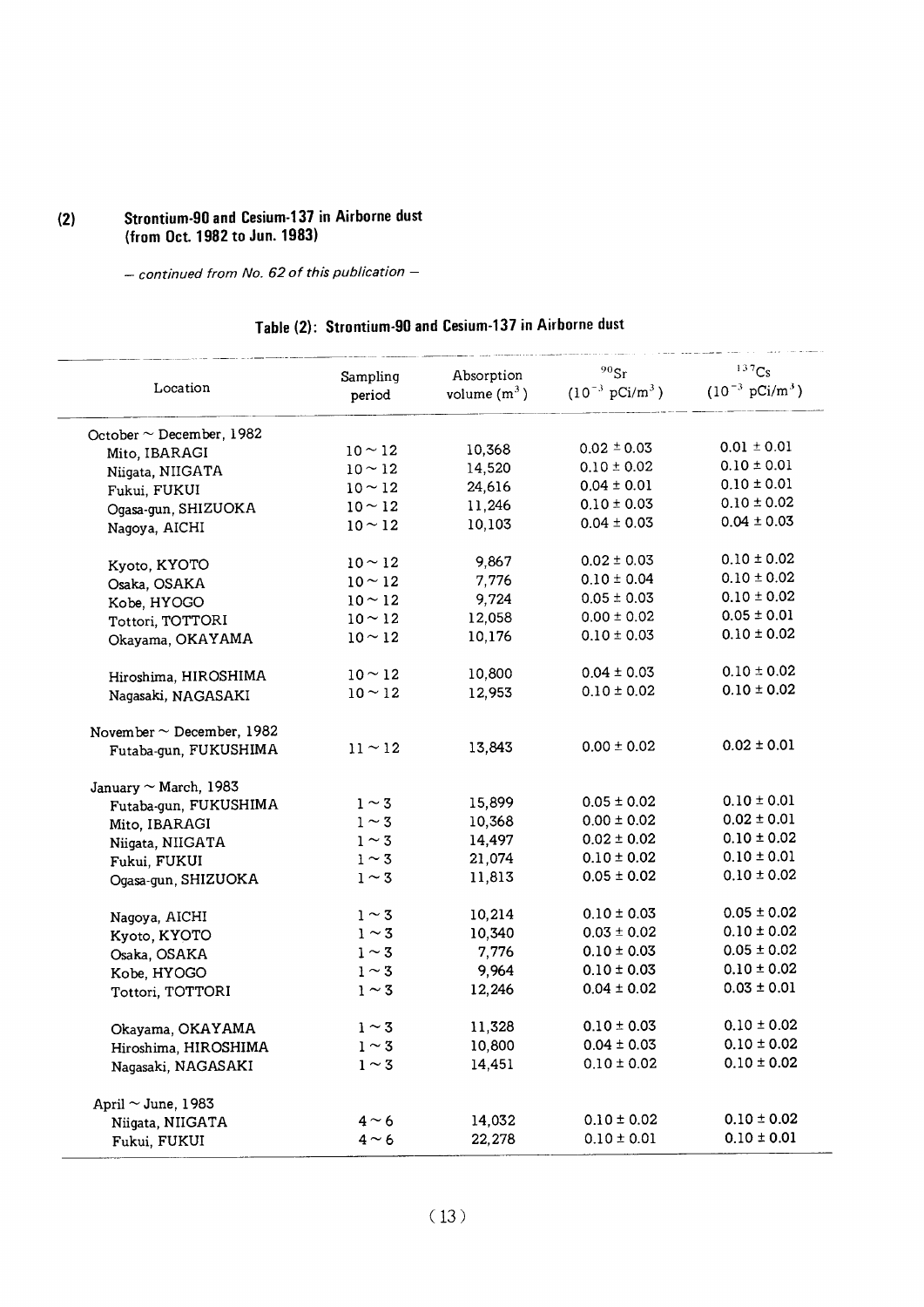| Location             | Sampling<br>period | Absorption<br>volume $(m^3)$ | $90$ Sr<br>$(10^{-3} \text{ pCi/m}^3)$ | $137$ Cs<br>$(10^{-3} \text{ pCi/m}^3)$ |
|----------------------|--------------------|------------------------------|----------------------------------------|-----------------------------------------|
| Nagoya, AICHI        | $4 \sim 6$         | 9.635                        | $0.10 \pm 0.03$                        | $0.10 \pm 0.02$                         |
| Kyoto, KYTOTO        | $4 \sim 6$         | 10.751                       | $0.10 \pm 0.03$                        | $0.10 \pm 0.02$                         |
| Osaka, OSAKA         | $4 \sim 6$         | 7,582                        | $0.10 \pm 0.04$                        | $0.10 \pm 0.03$                         |
| Kobe, HYOGO          | $4 \sim 6$         | 9,948                        | $0.20 \pm 0.04$                        | $0.30 \pm 0.03$                         |
| Tottori, TOTTORI     | $4 \sim 6$         | 13.863                       | $0.10 \pm 0.02$                        | $0.10 \pm 0.02$                         |
| Hiroshima, HIROSHIMA | $4 \sim 6$         | 10,040                       | $0.10 \pm 0.04$                        | $0.20 \pm 0.03$                         |
| Nagasaki, NAGASAKI   | $4 \sim 6$         | 11,968                       | $0.10 \pm 0.03$                        | $0.20 \pm 0.02$                         |

Figure (2) Sampling Location of Airborne dust

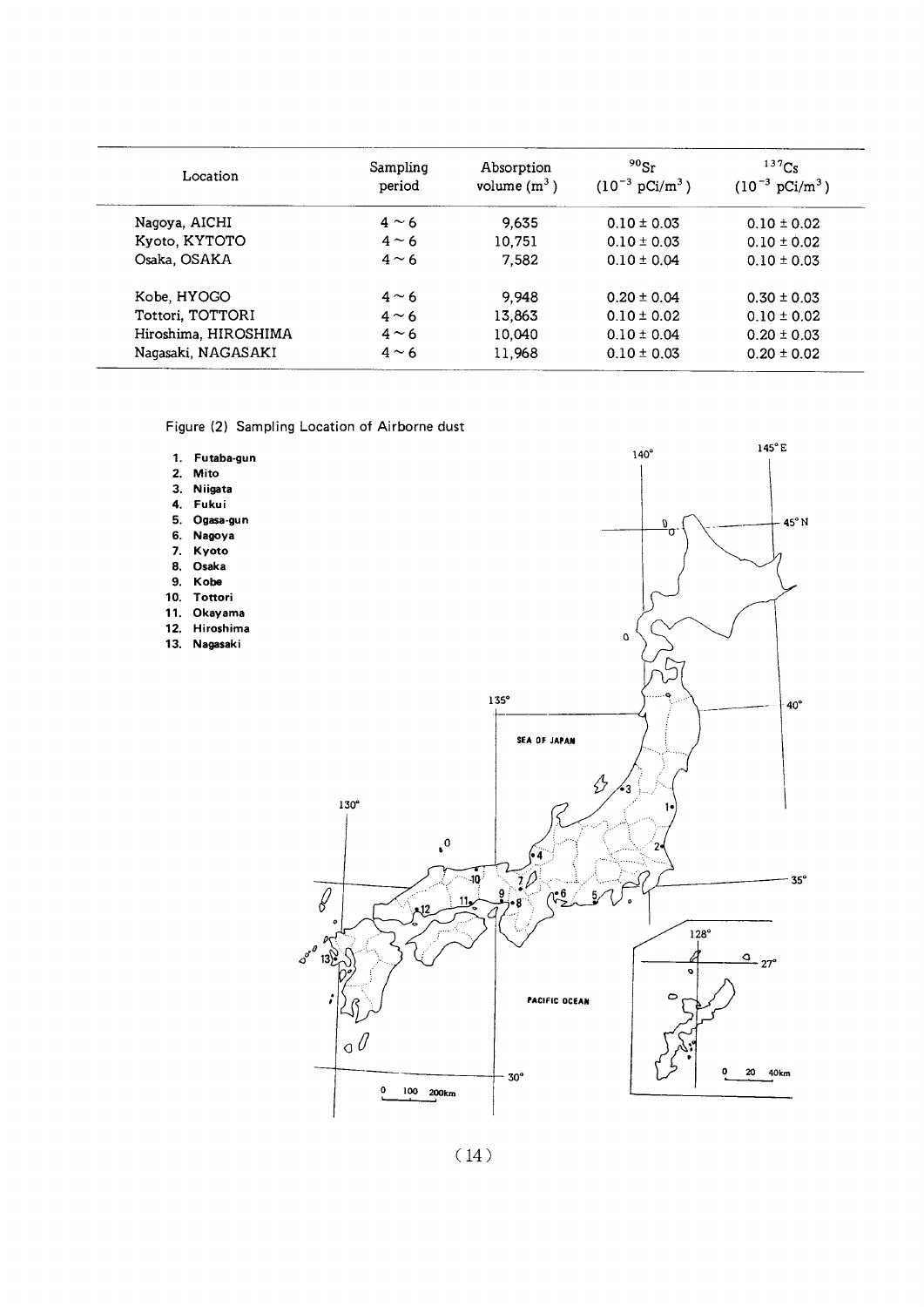# (3) Strontium-90 and Cesium-137 in Service water (fromDec.1982toJuI.1983)

- continued from No. 62 of this publication -

# Table (3): Strontium-90 and Cesium-137 in Service water

| Location             | рH                       | $90$ Sr<br>$(pCi/\ell)$ | $137C_S$<br>$(pCi/\ell)$ |  |
|----------------------|--------------------------|-------------------------|--------------------------|--|
| (Source Water)       |                          |                         |                          |  |
| December, 1982       |                          |                         |                          |  |
| Katsushika, TOKYO    | 6.9                      | $0.070 \pm 0.005$       | $0.003 \pm 0.002$        |  |
| Moriguchi, OSAKA     | 7.2                      | $0.170 \pm 0.007$       | $0.010 \pm 0.002$        |  |
| Fukuoka, FUKUOKA     | 7.0                      | $0.090 \pm 0.006$       | $0.010 \pm 0.002$        |  |
| January, 1983        |                          |                         |                          |  |
| Sapproro, HOKKAIDO   | 7.0                      | $0.080 \pm 0.005$       | $0.001 \pm 0.002$        |  |
| Kyoto, KYOTO         | 6.6                      | $0.210 \pm 0.008$       | $0.010 \pm 0.003$        |  |
| June, 1983           |                          |                         |                          |  |
| Katsushika, TOKYO    | 6.7                      | $0.070 \pm 0.005$       | $0.020 \pm 0.004$        |  |
| Inuyama, AICHI       | 7.1                      | $0.080 \pm 0.006$       | $0.010 \pm 0.003$        |  |
| Moriguchi, OSAKA     | 7.0                      | $0.190 \pm 0.007$       | $0.020 \pm 0.003$        |  |
| Fukuoka, FUKUOKA     | 6.5                      | $0.080 \pm 0.005$       | $0.003 \pm 0.003$        |  |
| July, 1983           |                          |                         |                          |  |
| Sapporo, HOKKAIDO    | 7.0                      | $0.050 \pm 0.004$       | $0.005 \pm 0.003$        |  |
| (Tap Water)          |                          |                         |                          |  |
| December, 1982       |                          |                         |                          |  |
| Wakkanai, HOKKAIDO   | 6.8                      | $0.160 \pm 0.007$       | $0.000 \pm 0.002$        |  |
| Aomori, AOMORI       | 7.3                      | $0.050 \pm 0.005$       | $0.010 \pm 0.003$        |  |
| Fukushima, FUKUSHIMA | $\overline{\phantom{a}}$ | $0.140 \pm 0.007$       | $0.005 \pm 0.002$        |  |
| Katsushika, TOKYO    | 6.7                      | $0.070 \pm 0.005$       | $0.010 \pm 0.002$        |  |
| Niigata, NIIGATA     | 7.0                      | $0.140 \pm 0.007$       | $0.010 \pm 0.002$        |  |
| Kanazawa, ISHIKAWA   | 7.0                      | $0.120 \pm 0.006$       | $0.010 \pm 0.002$        |  |
| Osaka, OSAKA         | 6.8                      | $0.150 \pm 0.007$       | $0.000 \pm 0.002$        |  |
| Okayama, OKAYAMA     | 6.8                      | $0.080 \pm 0.006$       | $0.000 \pm 0.002$        |  |
| Matsuyama, EHIME     | 7.4                      | $0.060 \pm 0.005$       | $0.000 \pm 0.002$        |  |
| Fukuoka, FUKUOKA     | 7.0                      | $0.100 \pm 0.006$       | $0.003 \pm 0.003$        |  |
| Nagasaki, NAGASAKI   | 7.0                      | $0.100 \pm 0.006$       | $0.001 \pm 0.003$        |  |
| January, 1983        |                          |                         |                          |  |
| Kyoto, KYOTO         | 6.7                      | $0.210 \pm 0.008$       | $0.010 \pm 0.003$        |  |
| Saga, SAGA           | 7.5                      | $0.050 \pm 0.005$       | $0.005 \pm 0.003$        |  |
| Naha, OKINAWA        | 7.5                      | $0.180 \pm 0.008$       | $0.010 \pm 0.003$        |  |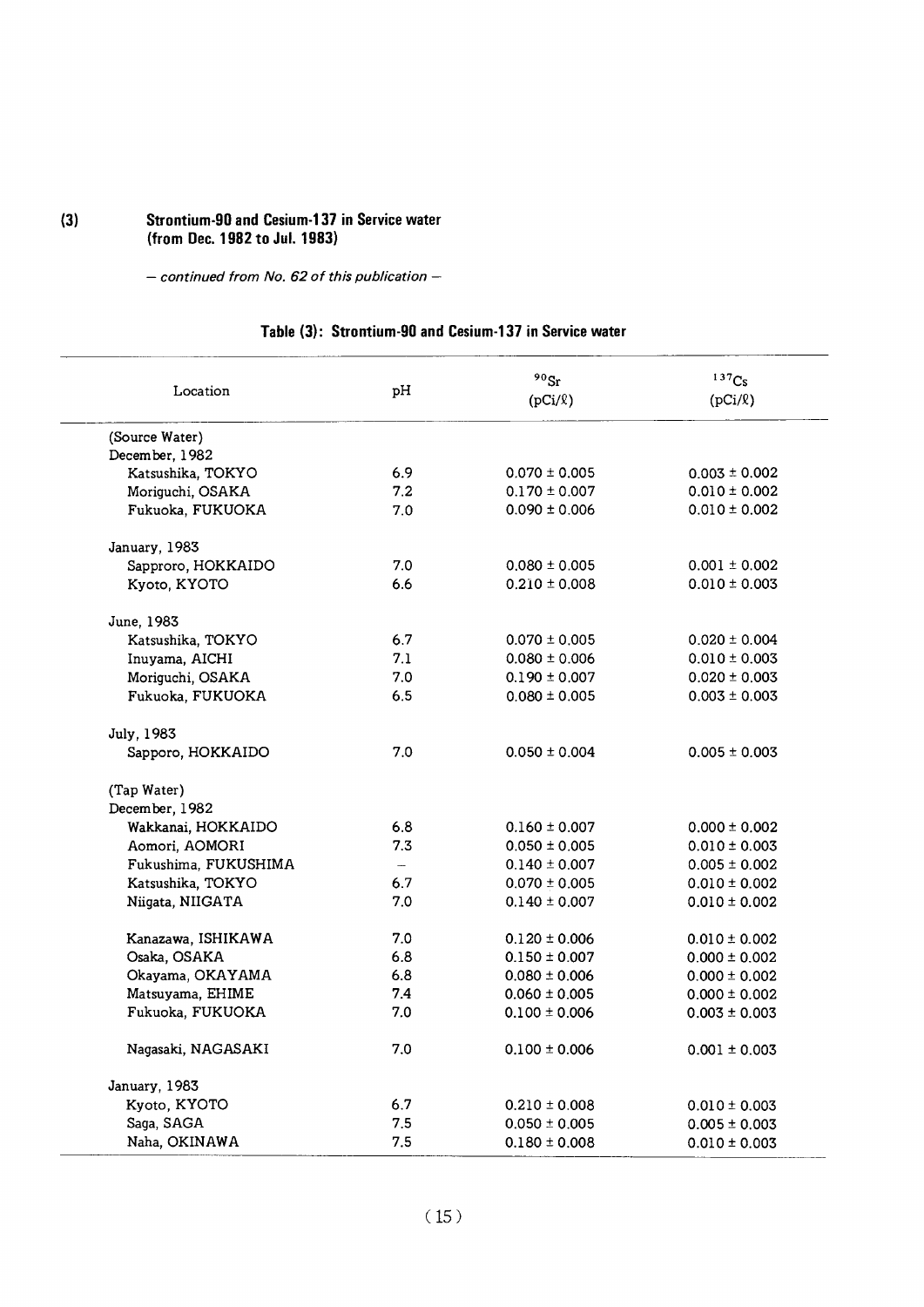| Location             | pH  | $90$ Sr<br>$(pCi/\ell)$ | 137C <sub>S</sub><br>$(pCi/\ell)$ |  |
|----------------------|-----|-------------------------|-----------------------------------|--|
| Feburary, 1983       |     |                         |                                   |  |
| Wakayama, WAKAYAMA   | 6.9 | $0.080 \pm 0.006$       | $0.002 \pm 0.002$                 |  |
| June, 1983           |     |                         |                                   |  |
| Wakkanai, HOKKAIDO   | 6.8 | $0.080 \pm 0.006$       | $0.004 \pm 0.003$                 |  |
| Aomori, AOMORI       | 7.6 | $0.060 \pm 0.005$       | $0.010 \pm 0.003$                 |  |
| Yamagata, YAMAGATA   | 7.1 | $0.100 \pm 0.006$       | $0.010 \pm 0.003$                 |  |
| Mito, IBARAGI        | 6.8 | $0.070 \pm 0.005$       | $0.001 \pm 0.003$                 |  |
| Katsushika, TOKYO    | 6.7 | $0.070 \pm 0.005$       | $0.010 \pm 0.003$                 |  |
| Yokohama, KANAGAWA   | 6.8 | $0.030 \pm 0.004$       | $0.001 \pm 0.003$                 |  |
| Niigata, NIIGATA     | 6.8 | $0.140 \pm 0.007$       | $0.010 \pm 0.003$                 |  |
| Kanazawa, ISHIKAWA   | 6.7 | $0.100 \pm 0.007$       | $0.002 \pm 0.003$                 |  |
| Fukui, FUKUI         | 7.1 | $0.010 \pm 0.003$       | $0.000 \pm 0.003$                 |  |
| Nagano, NAGANO       | 7.3 | $0.050 \pm 0.005$       | $0.004 \pm 0.003$                 |  |
| Nagoya, AICHI        | 6.6 | $0.090 \pm 0.006$       | $0.002 \pm 0.003$                 |  |
| Osaka, OSAKA         | 6.6 | $0.150 \pm 0.007$       | $0.010 \pm 0.003$                 |  |
| Kobe, HYOGO          | 7.2 | $0.130 \pm 0.007$       | $0.005 \pm 0.003$                 |  |
| Wakayama, WAKAYAMA   | 7.5 | $0.080 \pm 0.005$       | $0.002 \pm 0.003$                 |  |
| Tottori, TOTTORI     | 7.5 | $0.090 \pm 0.006$       | $0.010 \pm 0.003$                 |  |
| Okayama, OKAYAMA     | 6.9 | $0.090 \pm 0.005$       | $0.002 \pm 0.003$                 |  |
| Ube, YAMAGUCHI       | 7.1 | $0.090 \pm 0.006$       | $0.004 \pm 0.003$                 |  |
| Kochi, KOCHI         | 7.3 | $0.050 \pm 0.004$       | $0.000 \pm 0.003$                 |  |
| Fukuoka, FUKUOKA     | 6.7 | $0.100 \pm 0.006$       | $0.010 \pm 0.003$                 |  |
| Saga, SAGA           | 7.4 | $0.050 \pm 0.005$       | $0.001 \pm 0.003$                 |  |
| Nagasaki, NAGASAKI   | 7.2 | $0.050 \pm 0.004$       | $0.003 \pm 0.003$                 |  |
| Kagoshima KAGOSHIMA  | 7.0 | $0.010 \pm 0.003$       | $0.010 \pm 0.003$                 |  |
| July, 1983           |     |                         |                                   |  |
| Sendai, MIYAGI       | 6.8 | $0.080 \pm 0.005$       | $0.005 \pm 0.003$                 |  |
| Fukushima, FUKUSHIMA | 6.8 | $0.120 \pm 0.006$       | $0.010 \pm 0.003$                 |  |
| Matsuyama, EHIME     | 7.2 | $0.050 \pm 0.004$       | $0.001 \pm 0.003$                 |  |
| Naha, OKINAWA        | 7.4 | $0.080 \pm 0.006$       | $0.010 \pm 0.003$                 |  |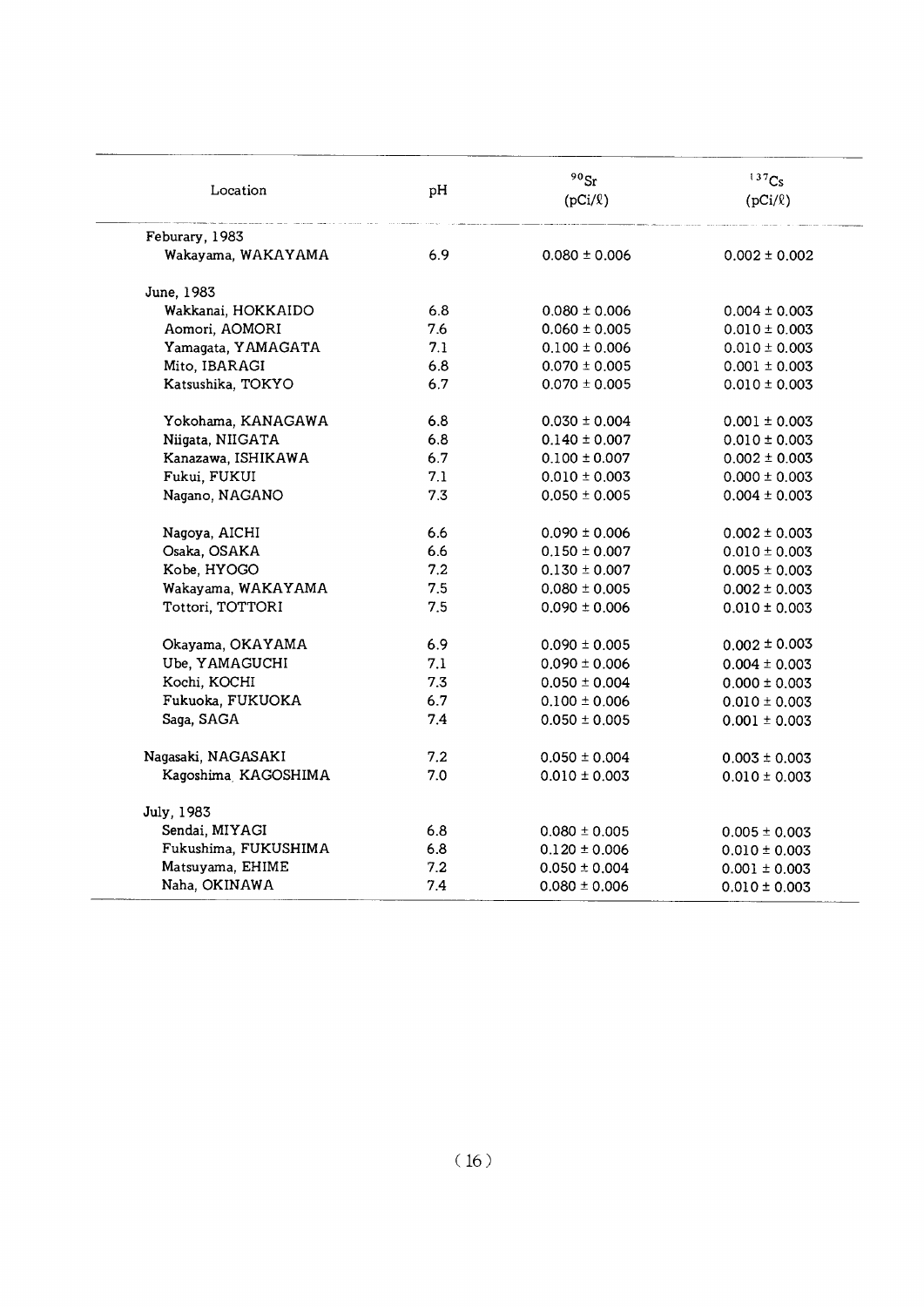

# Figure (3) Sampling Locations of Service water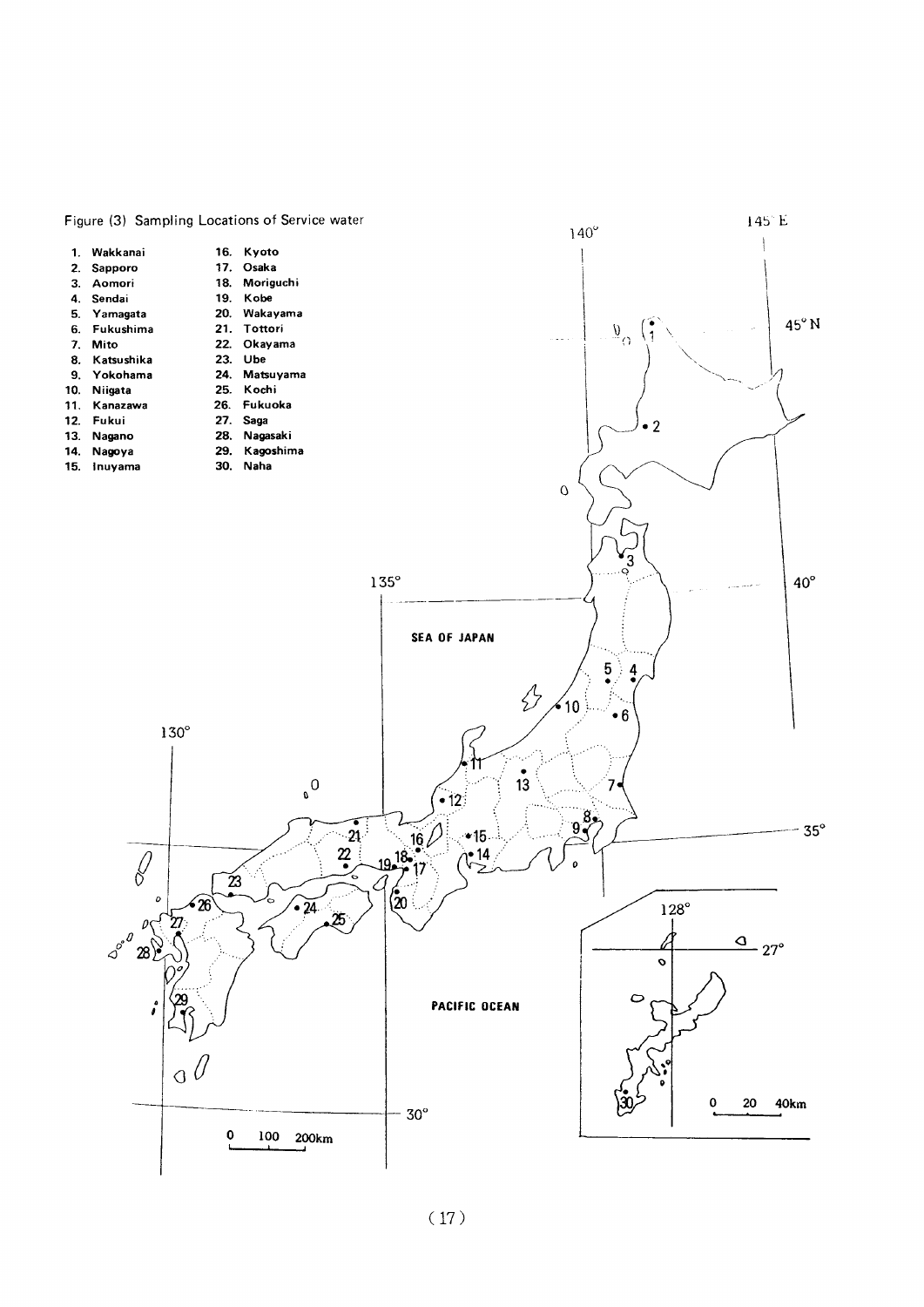# (4) Strontium-90 and Cesium-137 in Freshwater (from Dec. 1982 to Jul. 1983)

- continued from No. 62 of this publication -

| Location                  | pН                       | $90$ Sr<br>$(pCi/\ell)$ | $137C_S$<br>$(pCi/\ell)$ |  |
|---------------------------|--------------------------|-------------------------|--------------------------|--|
| December, 1982            |                          |                         |                          |  |
| Mikata-gun, FUKUI         | 7.0<br>$0.250 \pm 0.009$ |                         | $0.070 \pm 0.005$        |  |
| Suwa-lake, NAGANO         | 7.9                      | $0.050 \pm 0.005$       | $0.010 \pm 0.003$        |  |
| Uji, KYOTO                | 6.3                      | $0.010 \pm 0.003$       | $0.002 \pm 0.002$        |  |
| May, 1983                 |                          |                         |                          |  |
| Kasumigaura lake, IBARAGI | 8.7                      | $0.150 \pm 0.007$       | $0.030 \pm 0.004$        |  |
| July, 1983                |                          |                         |                          |  |
| Ishikari, HOKKAIDO        | 7.3                      | $0.100 \pm 0.006$       | $0.020 \pm 0.004$        |  |
| Akita, AKITA              | 7.3                      | $0.140 \pm 0.007$       | $0.010 \pm 0.003$        |  |

# Table (4): Strontium-90 and Cesium-137 in Freshwater

Figure (4) Sampling Locations of Freshwater

1. Ishikari

- 2.Akita
- 3. Kasumigaura-lake
- 4.Mikata-gun
- 5. Suwa-lake
- 6.Uji



 $145^{\circ}E$ 

 $140^\circ$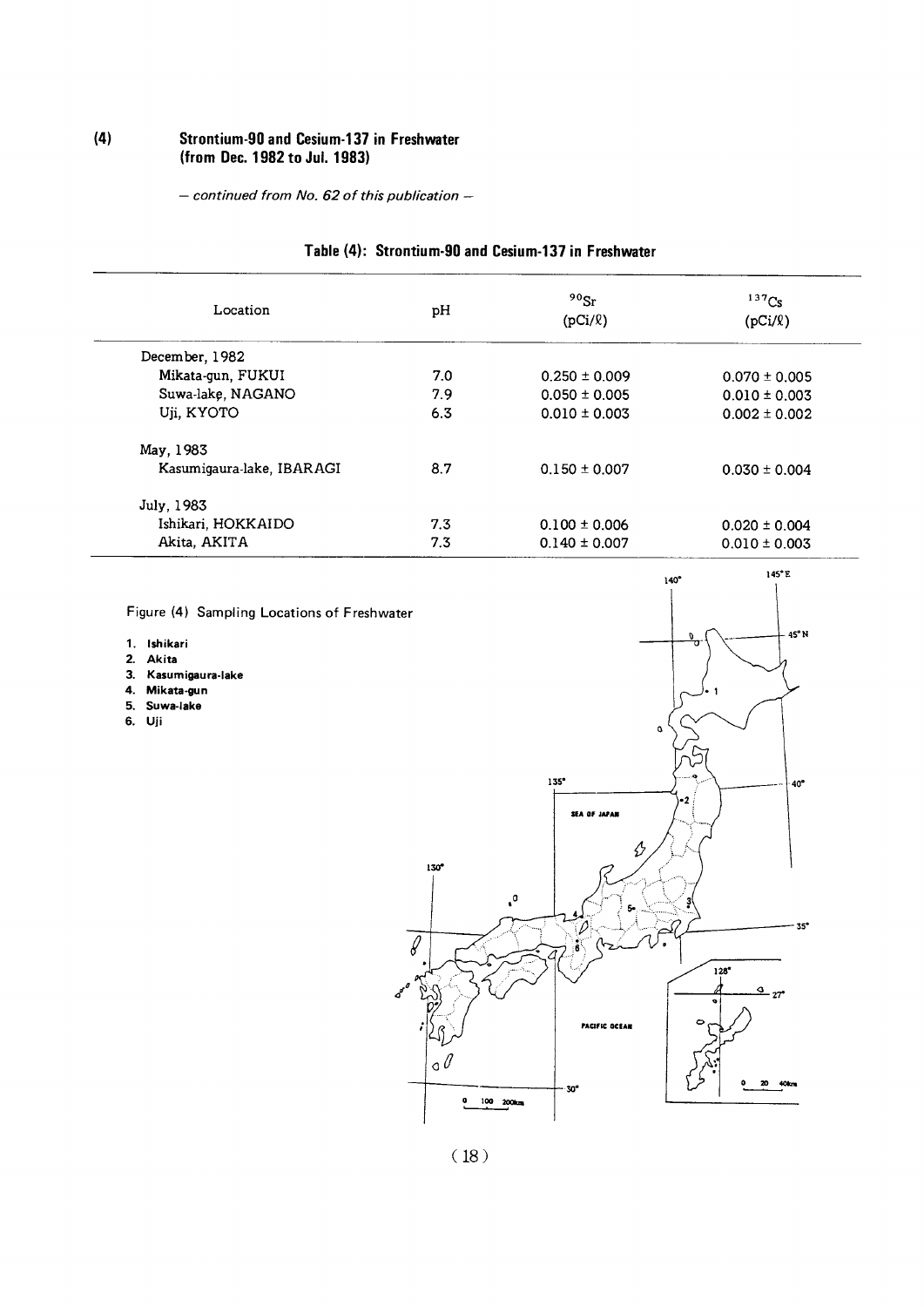# (5) Strontium-90 and Cesium-137 in Soil (from May. 1983 to Jul. 1983)

- continued from No. 62 of this publication -

| Location               | Sampling<br>Depth (cm) | $90$ <sub>Sr</sub> |                        | 137Cs             |                        |
|------------------------|------------------------|--------------------|------------------------|-------------------|------------------------|
|                        |                        | (pCi/kg)           | (mCi/km <sup>2</sup> ) | (pCi/kg)          | (mCi/km <sup>2</sup> ) |
| May, 1983              |                        |                    |                        |                   |                        |
| Atsumi-qun, AICHI      | $0 \sim 5$             | $43.0 \pm 4.5$     | $2.00 \pm 0.20$        | $750.0 \pm 16.0$  | $34.00 \pm 0.70$       |
| $\mathbf{r}$           | $5 \sim 20$            | $57.0 \pm 4.8$     | $8.40 \pm 0.71$        | $370.0 \pm 11.0$  | $55.00 \pm 1.60$       |
| June, 1983             |                        |                    |                        |                   |                        |
| Kawabe-qun, AKITA      | $0 \sim 5$             | $530.0 \pm 12.0$   | $8.40 \pm 0.20$        | $1100.0 \pm 20.0$ | $17.00 \pm 0.30$       |
| $^{\prime\prime}$      | $5 \sim 20$            | $690.0 \pm 14.0$   | $77.00 \pm 1.60$       | $1300.0 \pm 20.0$ | $150.00 \pm 2.00$      |
| Ibusuki-gun, KAGOSHIMA | $0 \sim 5$             | $150.0 \pm$<br>7.0 | $7.80 \pm 0.37$        | $710.0 \pm 15.0$  | $37.00 \pm 0.80$       |
| $^{\prime\prime}$      | $5 \sim 20$            | $260.0 \pm$<br>9.0 | $30.00 \pm 1.00$       | $340.0 \pm 10.0$  | $39.00 \pm 1.20$       |
| July, 1983             |                        |                    |                        |                   |                        |
| Wakayama, WAKAYAMA     | $0 \sim 5$             | 7.0<br>$160.0 \pm$ | $15.00 \pm 0.70$       | $570.0 \pm 14.0$  | $52.00 \pm 1.20$       |
| $^{\prime\prime}$      | $5 \sim 20$            | $130.0 \pm$<br>7.0 | $19.00 \pm 1.00$       | $410.0 \pm 11.0$  | $60.00 \pm 1.70$       |

# Table (5): Strontium-90 and Cesium-137 in Soil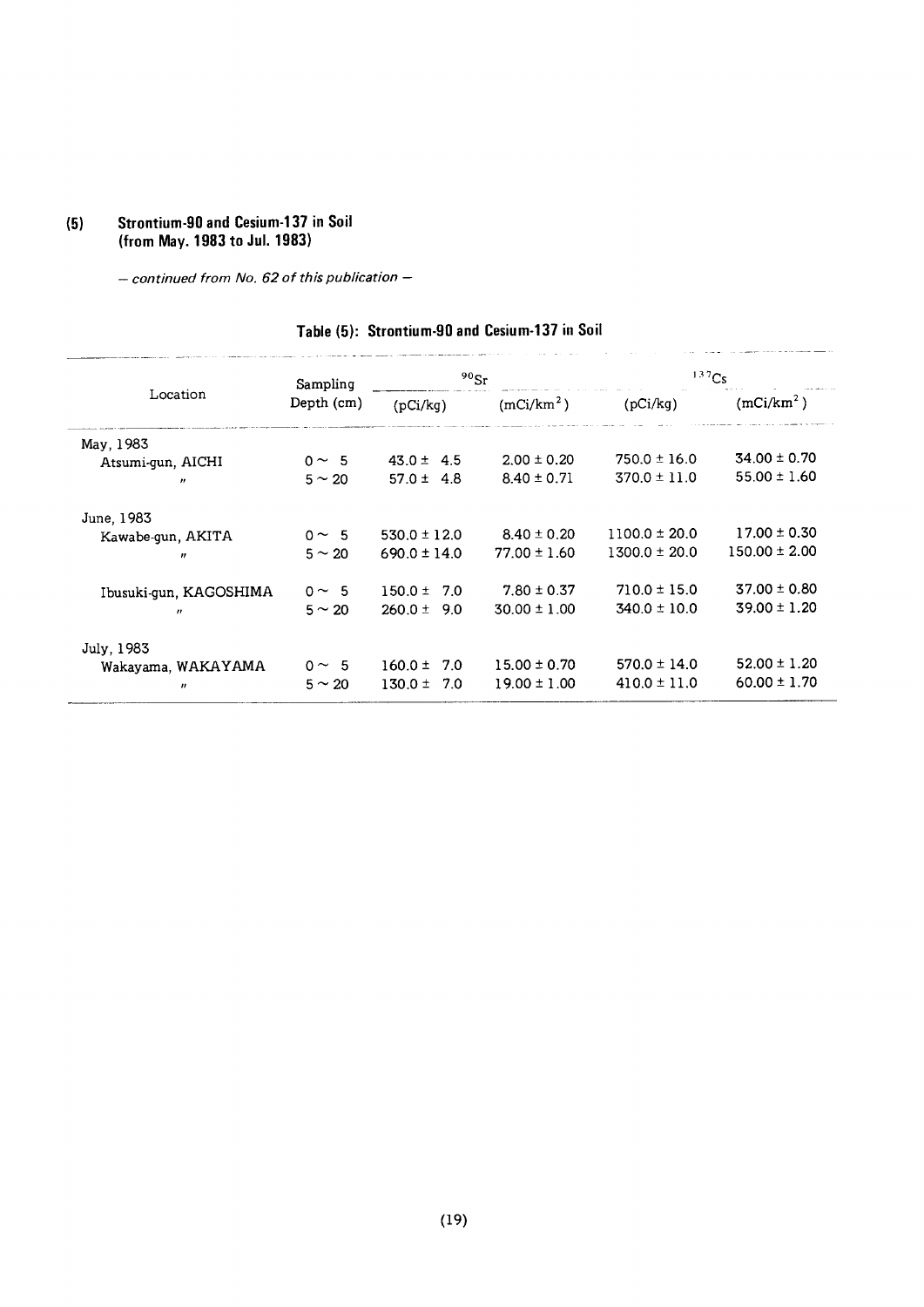Figure (5) Sampling Location in Soil  $145^{\circ}$  E  $140^\circ$ 1. Kawabe-gun 2. Atsumi-gun  $3.$ Wakayama 4. Ibusuki-gun  $45^{\circ}$  N  $\overline{\mathfrak{d}}^0$  $\circ$  $\circ$  $135^\circ$  $40^{\circ}$  $\bullet$  1 SEA OF JAPAN  $\oint$  $130^\circ$  $\sigma$ <sup>0</sup>  $\sqrt{2}$  $35^\circ$  $\overline{\mathcal{O}}$  $\overline{a}$  $\mathbf{r}_3$  $\mathfrak{o}$  $128^\circ$  $\boldsymbol{\delta}^{\boldsymbol{\delta}^{\boldsymbol{\theta}}}$  $\rho$  $\frac{Q}{27}$ k  $\circ$  $\circ$ **PACIFIC OCEAN**  $\mathbf{r}$ Δ  $\sigma$  $\mathbf 0$ 20 40km  $-30^\circ$  $\mathbf 0$ 100 200<sub>km</sub>